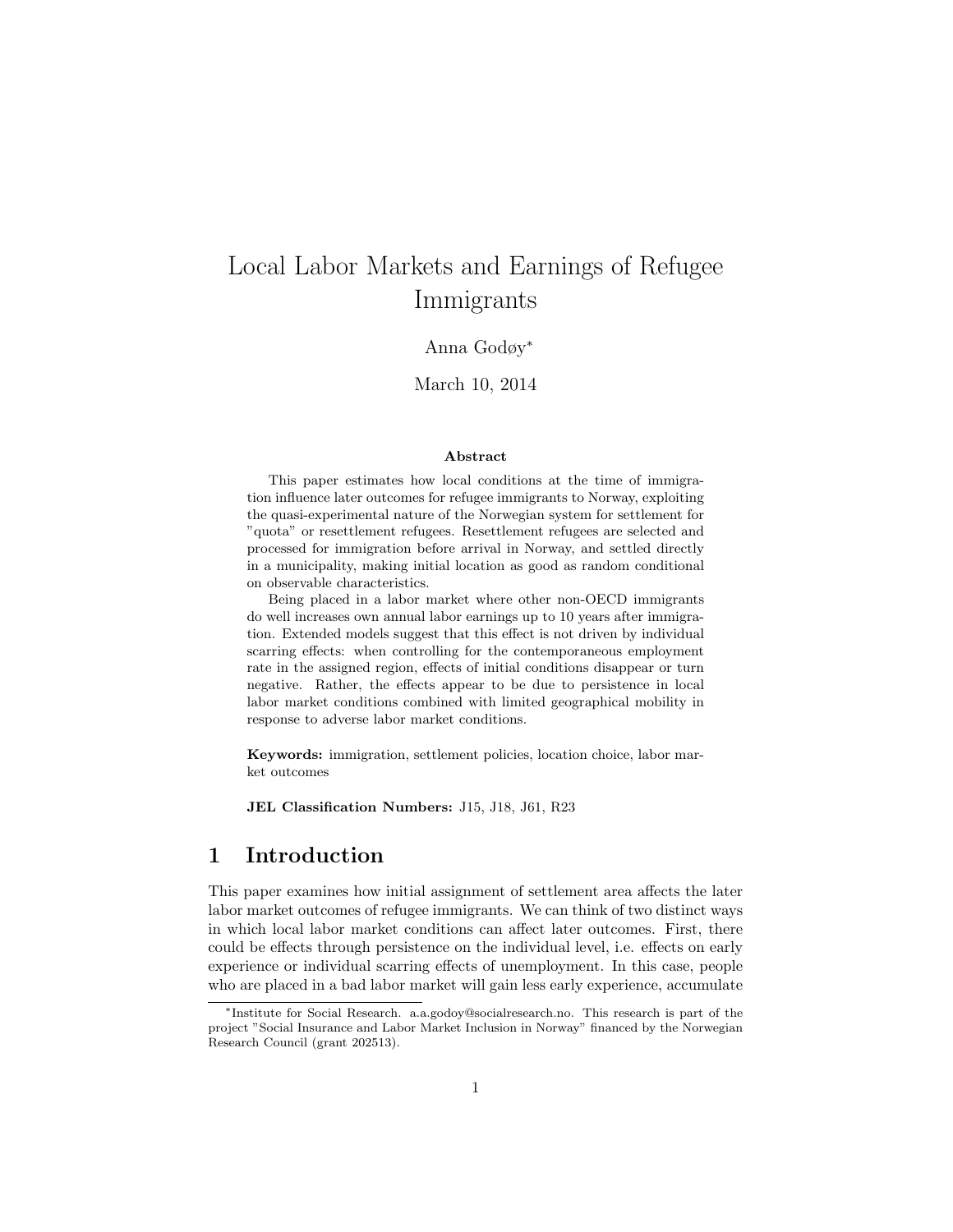less country specific human capital, which in turn will make them do worse in the labor market in the future, regardless of the later state of the labor market. Second, there could be effects through a persistence on the local level combined with limited geographical mobility. In that case, people who are placed in a bad labor market will be more likely to experience difficult conditions later, even if there are no effects on them as individuals. For both mechanisms, identifying the causal effects of labor market conditions is problematic for persons who freely choose when and where to migrate. For example, simply comparing average earnings for persons immigrating to high and low unemployment region would exaggerate the actual effects of settling in a region with poor job prospects if persons with higher earnings potential systematically select themselves into more favorable locations.

The population studied in this paper is so-called resettlement refugees, who are cleared for immigration before arrival to Norway and settled directly in a municipality upon immigration. As the settlement decision is made while the individual is still abroad, there is little possibility to self-select based on unobservable characteristics. The identifying assumption throughout this paper is that settlement decision is as good as random, at least conditional on observable characteristics such as nationality and family size. The quasi-experimental nature of this scheme allows for the identification of causal effects of local labor market conditions at the time of arrival.

Using Norwegian administrative register data, employment outcomes are observed for the first ten years after immigration. These records can be linked to data on local conditions in the assigned labor market region. Using microdata, local employment rates can be computed for different demographic groups.

The basic models estimate total effects of these characteristics in the initial region the year of settlement on later earnings. The model predicts that being settled in a labor market region with high immigrant employment rate increases later earnings up to 10 years after immigration. Extended models suggest that this effect is not driven by individual scarring effects: when controlling for the contemporaneous employment rate in the assigned region, effects of initial conditions disappear or turn negative. Rather, the effects appear to be due to persistence in local labor market conditions combined with limited geographical mobility in response to adverse labor market conditions.

The paper is closely related to  $\AA$ slund  $\&$  Rooth (2007) who use a similar settlement program in Sweden to assess persistent effects of local unemployment on earnings and employment. Higher initial unemployment leads to reduced earnings and employment (measured by positive earnings) up to 11 years after immigration. The authors suggest one potential explanation could be scarring effects – poor initial conditions leading to early unemployment which is perceived by later employers as a bad signal. However, when estimating an IV model where lagged experience is instrumented by the initial unemployment rate, IV estimates are larger than OLS estimates, suggesting an independent effect of initial unemployment rate. When controlling for the current local unemployment rates, estimates drop and in some cases become insignificant, consistent with the presence of geographical lock-in effects. The program con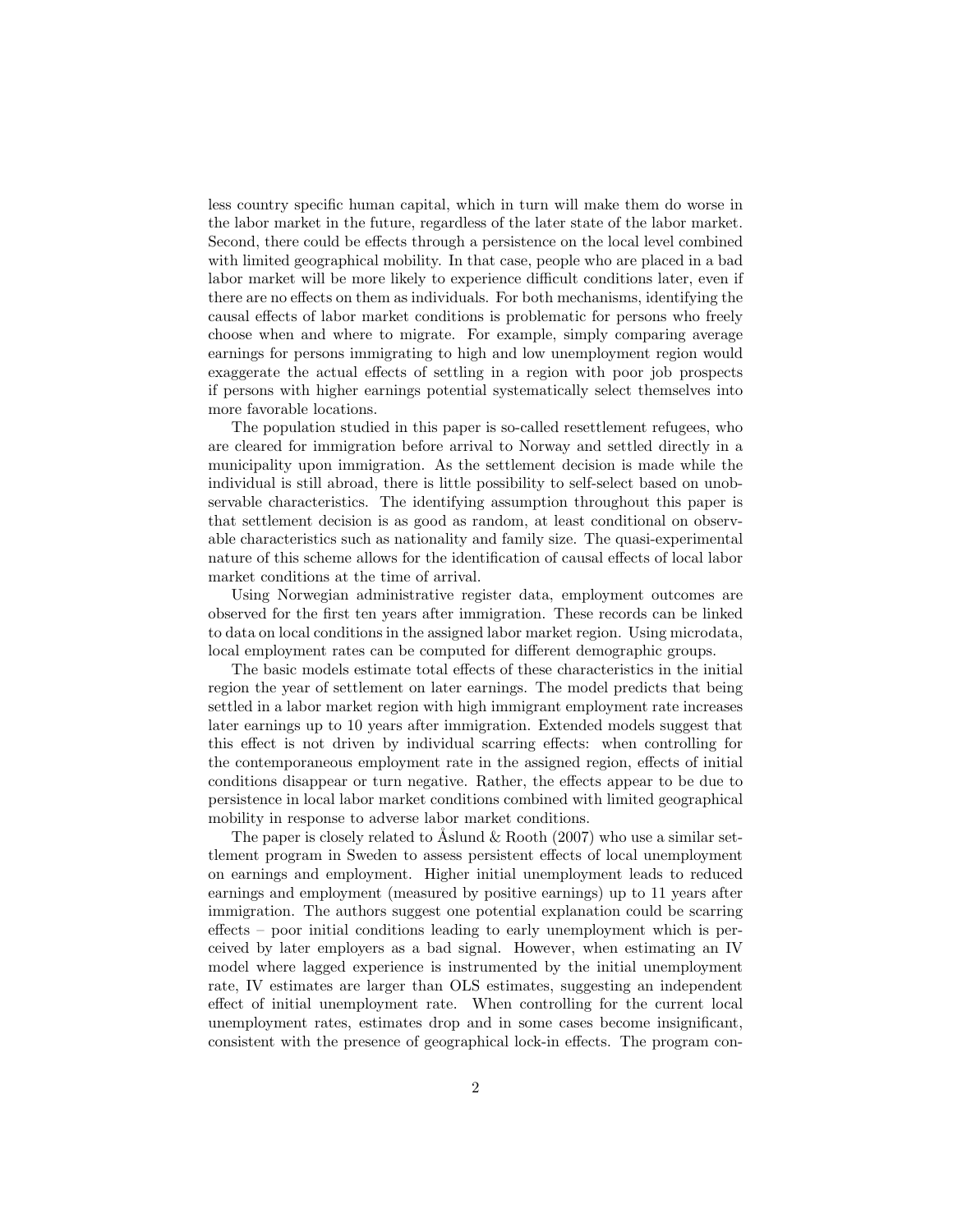sidered by Åslund  $&$  Rooth (2007) is of somewhat wider scope than the one used in this paper, as it covers all refugees, including persons who spend some time in a reception center while their immigration application was being processed. In this sense, the data used in the current paper provide a cleaner experiment, as it is more likely that local conditions are actually the first conditions experienced by new immigrants, and the scope for self-selection is reduced.

The paper is related to a large literature on persistent effects of labor market conditions at the time of labor market entry on earnings. Long term effects of initial unemployment could occur for instance if there are scarring effects of unemployment (Ruhm 1991). Papers studying the effects of college students graduating in a recession find effects up to ten (Oreopoulos et al. 2012) or even twenty years (Kahn 2010). Similar effects are found in Norwegian data (Raaum & Røed 2006) Evidence on the impact on immigrants is less clear cut: Chiswick et al. (1997) using repeated cross sections of US microdata find no evidence of negative effects of immigrating during periods of high unemployment. If anything, arriving during periods of high unemployment is associated with higher employment rates, possibly due to immigrants in a recession being positively selected. The paper by Aslund and Rooth discussed above examining both the effect of arriving during a recession and arriving in areas with high local unemployment controlling for calendar time effects, finds significant effects of initial unemployment on immigrant earnings and employment. Evidence on Norwegian data also finds earnings of immigrants from non-OECD countries to be more sensitive to unemployment rate with estimated elasticities of earnings with respect to local unemployment three times as large for this group compared to natives (Longva & Raaum 2002).

The rest of this paper is organized as follows. Institutions and data are presented in section 2. The basic model is presented in section 3. Results are discussed in section 4 together with model extensions to shed some light on possible mechanisms. To get an impression of the quantitative implications of the estimated effects, section 5 presents some simple policy simulations. Section 6 concludes the paper.

#### 2 Institutions and data

This paper uses a settlement policy for resettlement refugees to identify effects of local labor market conditions on later outcomes. Here, the settlement program is described in some detail. Next, the sample selection criteria are presented together with a descriptive overview of the data used in the main analysis.

#### 2.1 The settlement program

Each year, the Norwegian parliament sets a quota of resettlement refugees, currently at 1200 persons a year. Selection of refugees is done abroad by the UN refugee agency and Norwegian immigration authorities. Crucially, resettlement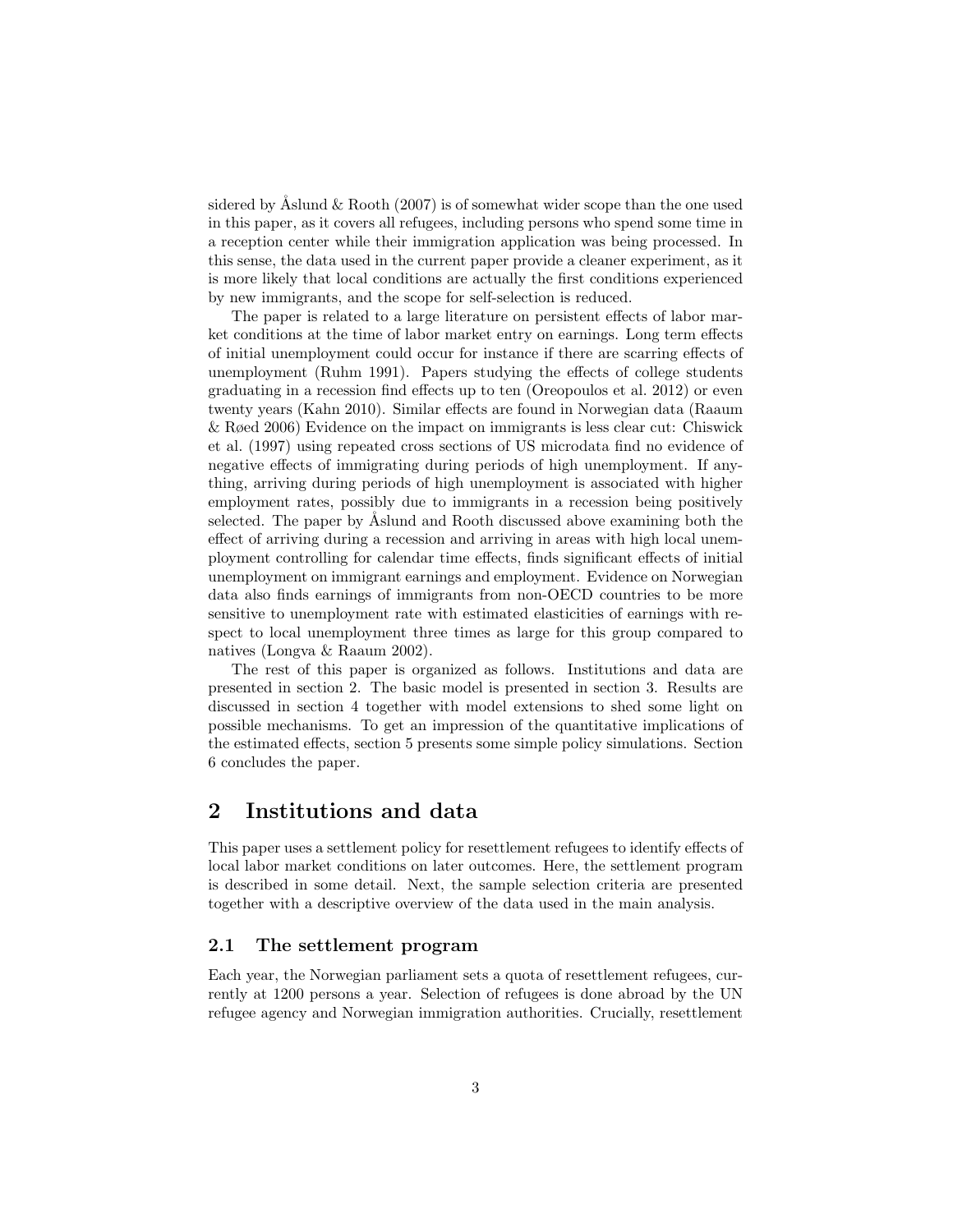refugees are settled in a municipality directly after arrival to Norway, the settlement decision being made before the arrival.

In the present paper, the settlement policy for resettlement refugees is used to identify causal effects of local labor markets on later individual earnings. The identifying assumption required for this interpretation is that the initial location of each person in the sample is random, conditional on a set of observable characteristics that include year of immigration, country of origin, age, gender and family characteristics. This identifying assumption can in turn be formulated as two requirements. The first requirement is random assignment: assigned location should be random, conditional on the observable characteristics we have in the dataset. Second, we need compliance: the initial location should be the assigned location. As there is limited formal documentation on the details on settlement policies, information on the workings of the settlement program has been collected from correspondence with the Directorate of Integration and Diversity (IMDi), the agency responsible for implementing refugee settlement.

In this context, random assignment requires that the assigned municipality is uncorrelated with unobserved characteristics that affect earnings capacity. That is, conditional on age, gender, country of origin and family structure, the allocation of refugees to municipalities should be random. For a large majority of refugees, this appears to be the case. There is no communication between refugee and caseworker before settlement. This greatly reduces the opportunity of the individual refugee to influence the assignment. The settlement decision is final with no opportunity to appeal. However, three exceptions to this rule may be problematic.

First, placement can take into account the individual's educational background or work experience. According to IMDi however, this is rarely relevant for resettlement refugees, who are mostly low skilled and are required to go through qualification and training programs before being qualified for work or regular education. Second, while health information as a general rule is not transmitted to caseworkers, there is an exception for persons with medical conditions that require treatment. For people with complex conditions where treatment is not widely available, this would have an effect on assignment. Again, it is hard to obtain statistics on how many people are affected by this. Third, there is an attempt to settle those who happen to have family or friends already residing in Norway in the same municipality. This would complicate studying effects of ethnic concentration; however it is not clear how this would affect estimation of models of local labor market conditions.

The second element, compliance, means that the observed initial location should correspond to the assigned settlement location. Like other persons holding a valid residence permit, resettlement refugees are free to move wherever they want, i.e. there are no legal barriers to settling anywhere in the country, without government assistance. However, in order to settle in a municipality of their choice, it is a requirement that they should be able to financially support themselves and their family. This will rarely be the case for newly arrived resettlement refugees, who as a general rule are settled upon arrival, with no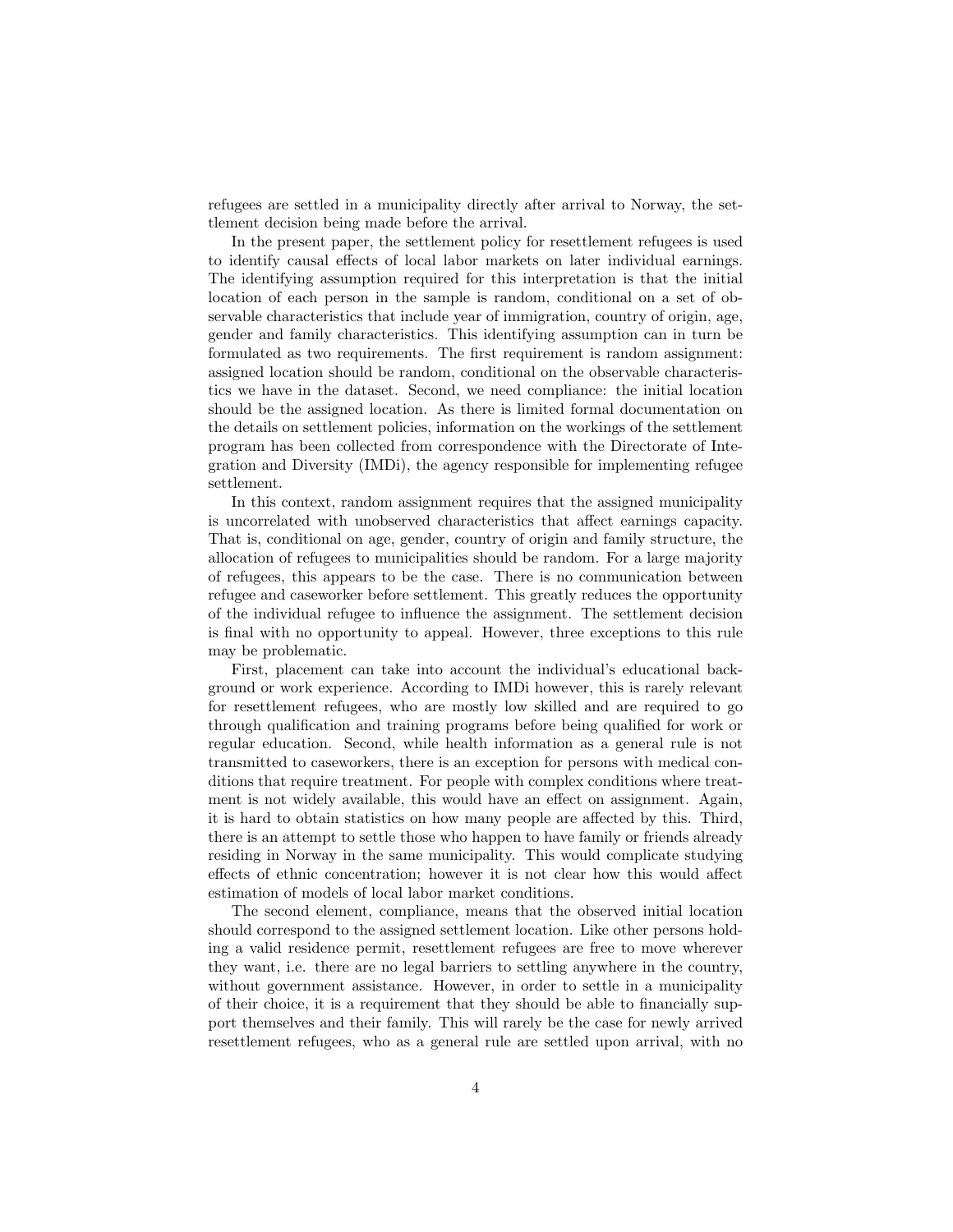intervening stay in reception centers.

The immigration procedure for resettlement refugees differs significantly from the process of asylum seekers, who typically spend a significant amount of time in a reception center while having their application for a residence permit processed. Then, once a residence permit has been issued, there is typically an additional waiting time before being settled in a municipality, on average 4.5 months. During this time, there is arguably room for the more resourceful immigrants to find employment and settle independently, without assistance from the authorities. As a consequence, initial location is less likely to be random for this group. For this reason, asylum seekers are not included in the sample in the current paper.

This distinction is also relevant in relating the present paper to the existing literature based on similar settlement policies, such as  $\Lambda$ slund & Rooth (2007). This paper and others are based on Swedish settlement policies which apply to the full refugee immigrant population, including asylum seekers. Concerns have been raised concerning both the randomness of initial assignment – that the requests of the individual refugees were given weight in the decision – and compliance (Nekby & Pettersson-Lidbom 2012). By focusing on resettlement refugees only, the following analysis will hopefully be based on a cleaner policy experiment, though at the cost of a smaller sample size.

#### 2.2 Data

The sample consists of resettlement refugees arriving in Norway between 1993 and 2007. To identify first municipality of residence, I use the municipality of residence the year after migration, as location is missing for most persons the year of migration. This is problematic if people move away from their assigned location before they are observed in the data for the first year. Those few people (59 individuals out of the initial sample of 15,986 resettlement refugees, before age and other sample restrictions) of who cannot be linked to a region of residence the first year after immigration are excluded from the sample.

The sample is merged with individual demographics - country of origin, age, gender, marital status and number of children. Data on education is included for those individuals where it is available in the year of arrival (73% of the sample) in the form of indicator variables for having a completed secondary school degree or a college degree at the time of immigration. Persons younger than 18 or older than 55 the year of immigration are excluded from the sample. 7 individuals are registered with a country of origin that was a member of OECD before 1990 (excluding Turkey)<sup>1</sup>. These observations likely reflect an error in recorded country of origin or refugee status, and are excluded from the sample. The final sample contains 7901 persons.

Individuals are included in the sample for the first 10 years after immigration. Person-years when individuals cannot be found in population residence data are

<sup>1</sup>Countries of origin for the excluded individuals are France, The Netherlands, Great Britain, Switzerland and Germany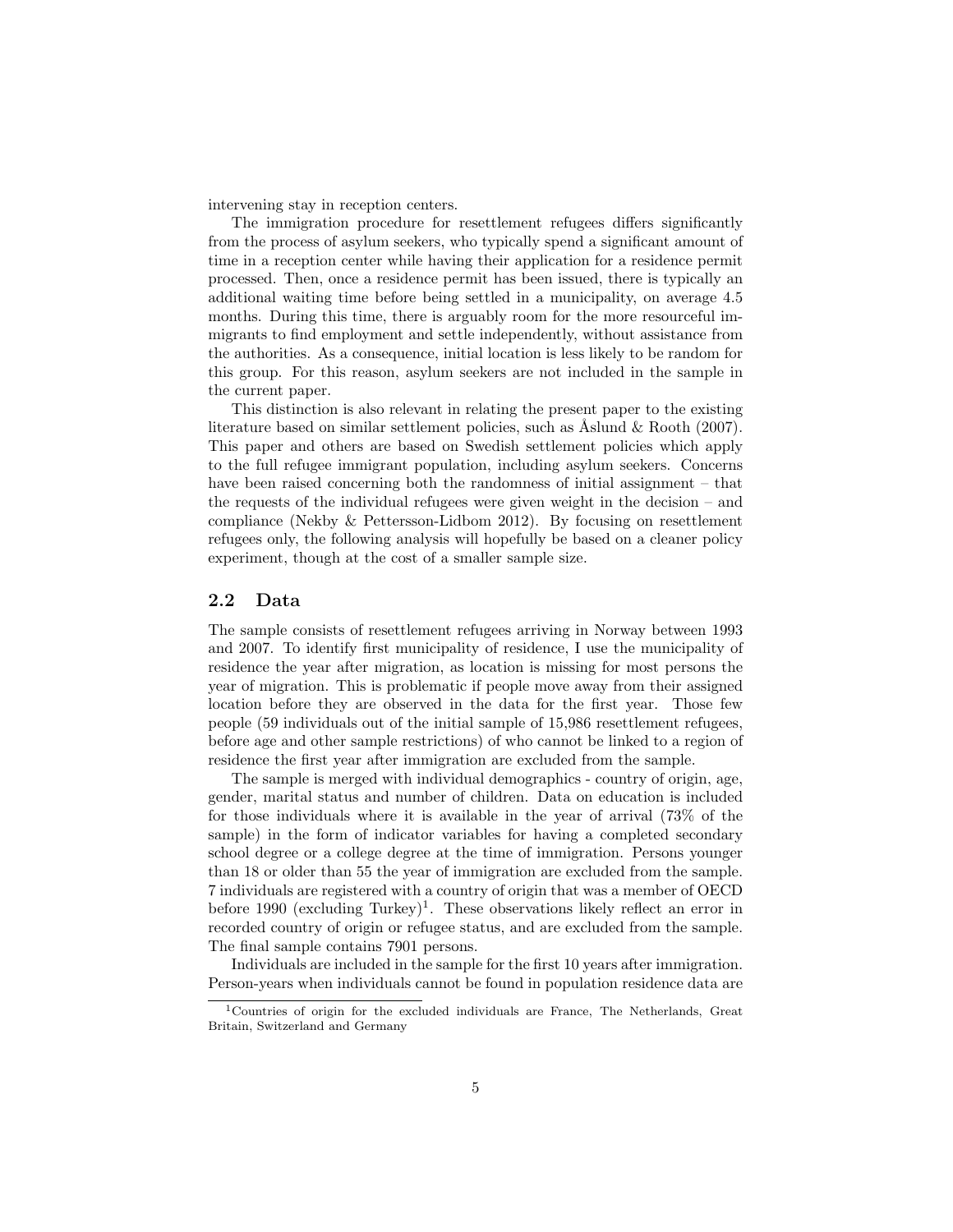removed from the sample as they may have left the country; however no further attempt has been made to identify migration out of Norway to a third country or back to the country of origin, temporary or permanent. For each year, data is added on individual labor earnings, including both wage income and income from self-employment. Average labor earnings are low and a significant fraction of the sample (40% of all person-years) is registered with zero labor earnings in a given year. By using linear earnings, these observations are kept in the sample. As linear earnings is sensitive to the presence of outliers, the 2% highest earnings each year since arrival are censored at the  $98^{th}$  percentile.

In this paper, the geographical units used are labor market regions, an aggregation based on commuting patterns between municipalities, subject to the constraint that regions should be sufficiently large for empirical analysis (Bhuller 2009). There are a total of 46 regions. Having established region of placement, data is linked to a dataset containing local characteristics.

The primary variable of interest is the local immigrant labor market. Throughout this paper, I exclude "OECD immigrants" - immigrants with background from countries that were members of the OECD before 1990<sup>2</sup> from the computation of immigrant-specific rates. The labor market situation of OECD immigrants is more similar to the situation of natives. As Table 1 shows, OECD immigrants are more likely to arrive on work related visas, compared to non-OECD immigrants, taking into account that the around 51% of OECD-immigrants who immigrated for "other" reasons includes a large number of Nordic citizens who do not require a work visa to live and work in Norway.

|           | OECD   | $Non-OECD$ |
|-----------|--------|------------|
|           | mean   | mean       |
| Refugee   | 0.00   | 0.27       |
| Work      | 0.22   | 0.22       |
| Family    | 0.19   | 0.38       |
| Education | 0.07   | 0.10       |
| Other     | 0.51   | 0.02       |
|           | 162757 | 311148     |

Table 1: Immigrant Background of OECD, Non-OECD Immigrants

A key question is which measure best captures the local employment prospects of the people in my sample. One possibility is to use the local unemployment rate in the full population. This is problematic if immigrants operate in segments of the labor market that deviate significantly from those of natives.

The newly arrived refugee immigrants in the sample have limited language skills and may also have other difficulties qualifying for available jobs in the Norwegian labor market. For example they may have limited education or health issues that make them unable to apply for many jobs. In other words,

<sup>2</sup>Australia, Belgium, Canada, Denmark, Finland, France Greece, Ireland, Iceland, Italy, Japan, Luxembourg, The Netherlands, New Zealand, Portugal, Spain, The UK, Switzerland, Sweden, Turkey, Germany, USA, Austria.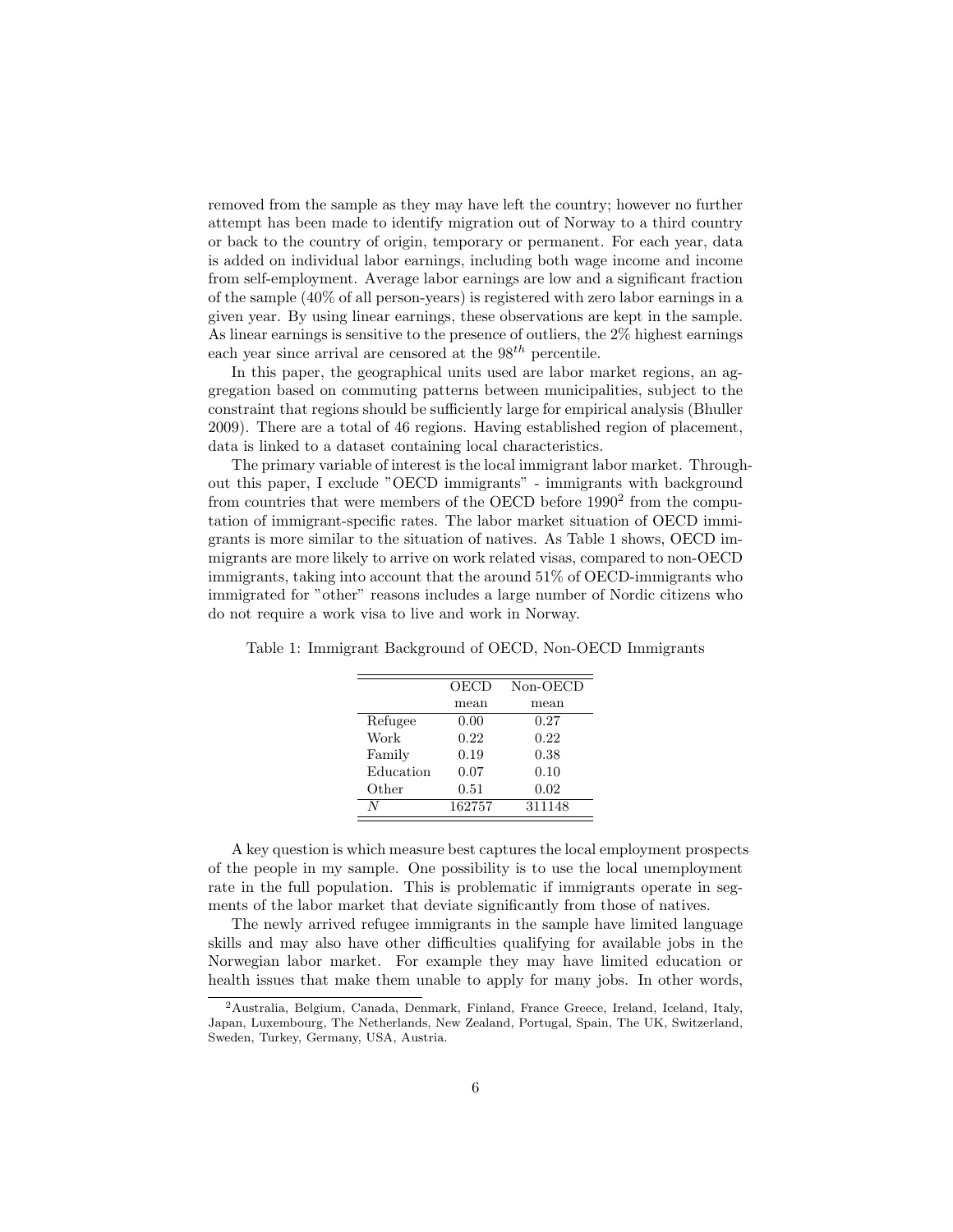I worry that a mismatch between the needs of the local labor markets and the qualifications of refugee immigrants may make local unemployment rate a "bad" measure of employment prospects.

One way to investigate this is to use figures on registered unemployment also for different categories of immigrants. A problem with this strategy, however, is that many jobless immigrants have weak incentives to register as a jobseeker. While this measure is likely to be a good reflection of unemployment among people who qualify for unemployment benefits, it is likely to under-report unemployment among persons with low labor market attachment who do not qualify for benefits. A consequence of this is that among demographic groups with low average labor force attachment, such as non-OECD immigrants, low local registered unemployment rate may reflect a bad labor market where few people qualify for benefits, rather than a good labor market where many people are employed.

To bypass this problem I include local gross employment rates. I construct local employment rates as the share of residents aged 25-55 registered with earnings at least 2 times the base amount, equivalent to around 25,920 USD in 2009. This threshold implies that many part time workers will be counted as employed, however persons with very low working hours will not be counted. Figures obtained from using this income threshold have been shown to correspond well to employment figures from other sources, such as the Labor Force Survey.

Figure 1 shows the relationship between rates of registered unemployment and computed employment rates for natives and non-OECD immigrants. Local variation in employment rates and rates of registered unemployment is much larger for non-OECD immigrants. For natives, the relationship appears to be fairly linear: low local employment rates are typically associated with higher rates of registered unemployment. For non-OECD immigrants, the correspondence is less tight and appears to be non-monotonic, as some labor market regions have both very low employment rates and low unemployment rates. This could indicate that the labor market attachment of many non-OECD immigrants in these regions is too low to qualify for unemployment benefits. Though computed immigrant employment rate will be the primary variable of interest, model extensions will include the local rate of registered unemployment as an additional control.

In this paper, I am also interested in employment outcomes for immigrants with a similar country background. Looking only at average outcomes in the existing immigrant population from the same country of origin may be difficult as smaller labor market regions may have no or very few existing immigrants from each country. Instead, each country of origin in the sample is placed in one of 12 geographical supranational regions: North Africa, Middle Africa, East Africa, Western Africa, South-East Asia, South Asia, Central Asia, West Asia, East Asia, The Balkans, Europe (Other) and Latin America. These regions are roughly based on the UN Statistics Division's M 49 standard for area codes. Local employment rates are then calculated separately for each macro regions.

Table 2 provides some descriptive statistics. Around 46% are settled in the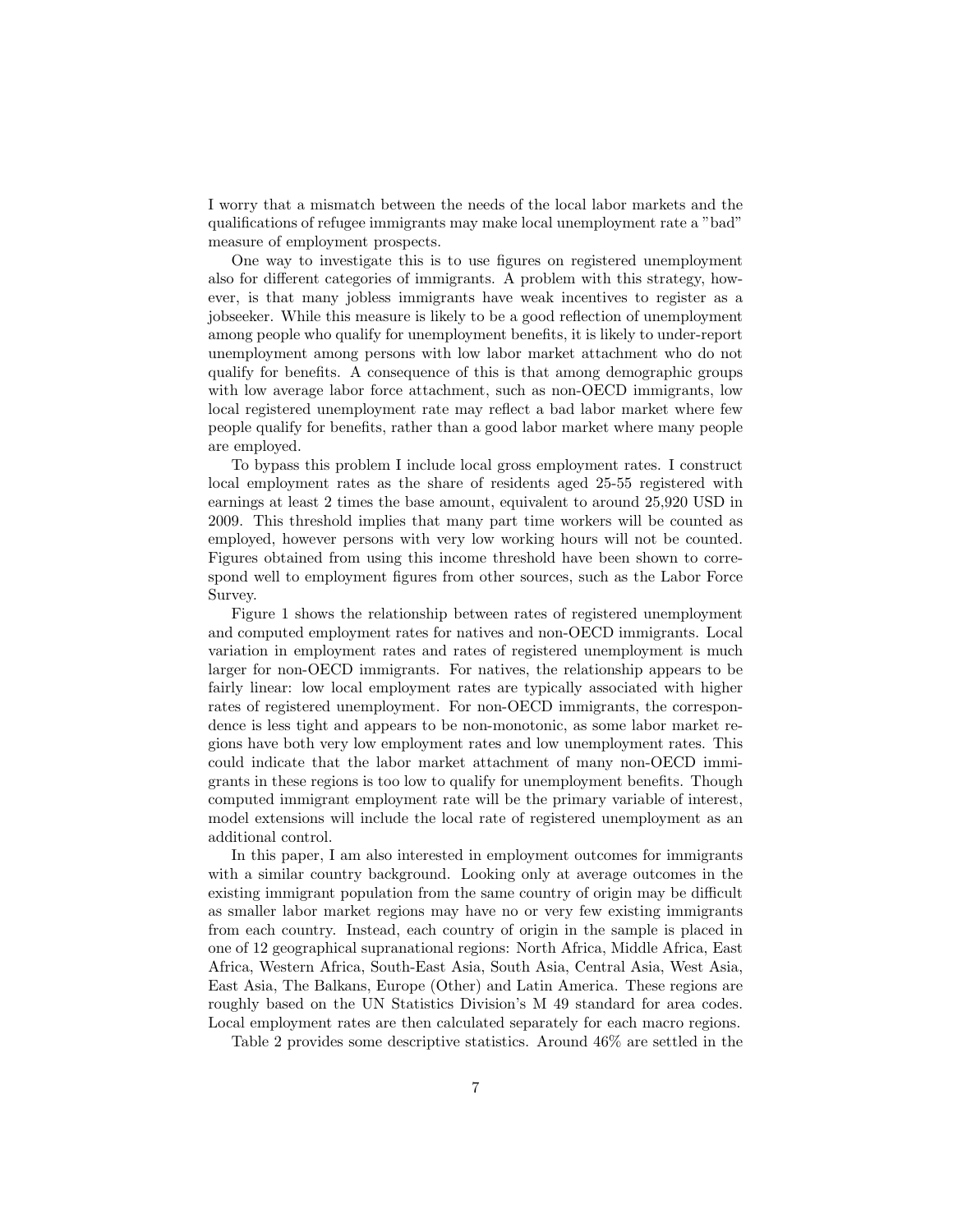

Figure 1: Scatter plots of computed employment rates, registered unemployment

Note: Figure shows scatter plots of native/non-oecd-immigrant specific unemployment rates/ employment rates.

labor market regions around the four largest cities - Oslo, Bergen, Trondheim and Stavanger. The majority of people never move to another labor market region - only 34 % of the sample are ever observed living outside the originally assigned region. For those settled in a major city, the rate is even lower, around 16%. The fraction with a higher education degree is 13%.

An important assumption made throughout the paper is that the initial location is uncorrelated with unobserved earnings potential. This assumption cannot be verified empirically using the available data, however we can look at the distribution of observable individual characteristics of people settled in high and low employment regions. Persons arriving in regions where the local employment rate of natives is above the median rate that year are classified in the high employment subsample while the rest are placed in the low employment group.

Table 3 contains average demographic characteristics calculated separately for the two groups, together with estimation results from a joint regression of these characteristics on a dummy for high employment region. The groups appear to be fairly similar in terms of age, gender and family status. There are small, statistically significant differences in country of origin: persons placed in labor market regions with above median immigrant employment rate are slightly more likely to be from Southeast Asia and less likely to be from East Africa. The comparison finds little evidence of sorting on education. People placed in high employment regions are around one percentage point more likely to have a secondary school degree, but the difference is not statistically significant. Note that there are no differences between the two categories when it comes to the fraction with a college degree.

To get a first impression of the data, I do a simple comparison of average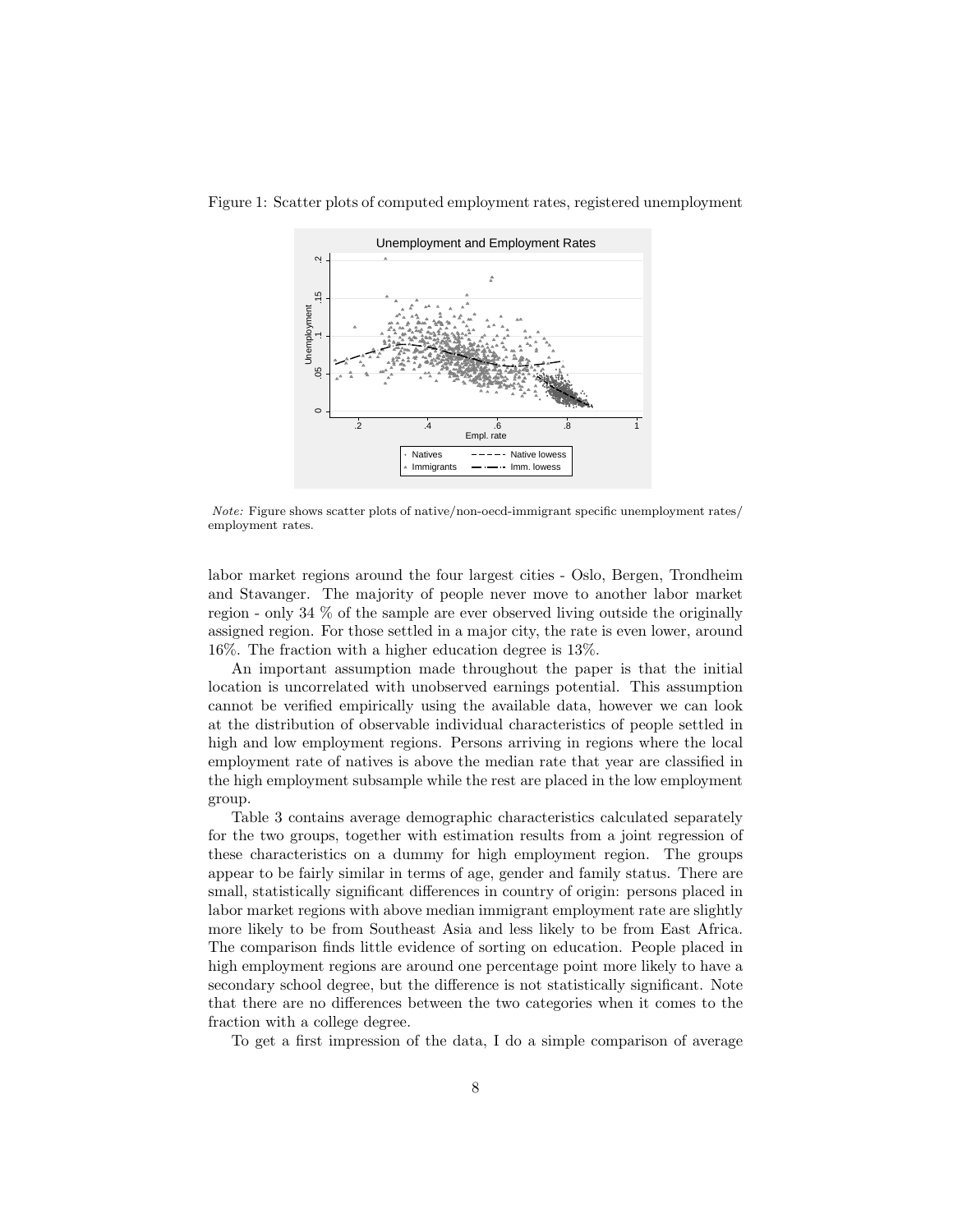|                                      | mean  | sd     |
|--------------------------------------|-------|--------|
| Age                                  | 31.6  | 8.82   |
| Female                               | 0.44  | 0.50   |
| Married                              | 0.61  | 0.49   |
| Any children                         | 0.50  | 0.50   |
| Number of children (if any)          | 2.62  | 1.60   |
| Middle Africa                        | 0.064 | 0.24   |
| East Africa                          | 0.10  | 0.31   |
| Southeast Asia                       | 0.19  | 0.39   |
| South Asia                           | 0.31  | 0.46   |
| West Asia                            | 0.18  | 0.38   |
| Other region                         | 0.15  | 0.36   |
| Secondary school                     | 0.087 | 0.28   |
| College                              | 0.13  | 0.34   |
| Years in sample                      | 6.08  | 2.73   |
| Settled in major city                | 0.42  | 0.49   |
| Moved                                | 0.34  | 0.47   |
| Moved if settled in major city       | 0.15  | 0.36   |
| Employment rate, non-OECD immigrants | 0.49  | 0.080  |
| Employment rate, natives             | 0.80  | 0.025  |
| Unemployment rate, all               | 0.026 | 0.0086 |
| Local population, in 1000s           | 355.4 | 459.5  |
| Observations                         | 7901  |        |
|                                      |       |        |

Table 2: Summary statistics

i.

Note: Table shows descriptives of refugee immigrants in the main sample. Demographics are observed the first year after immigration to Norway.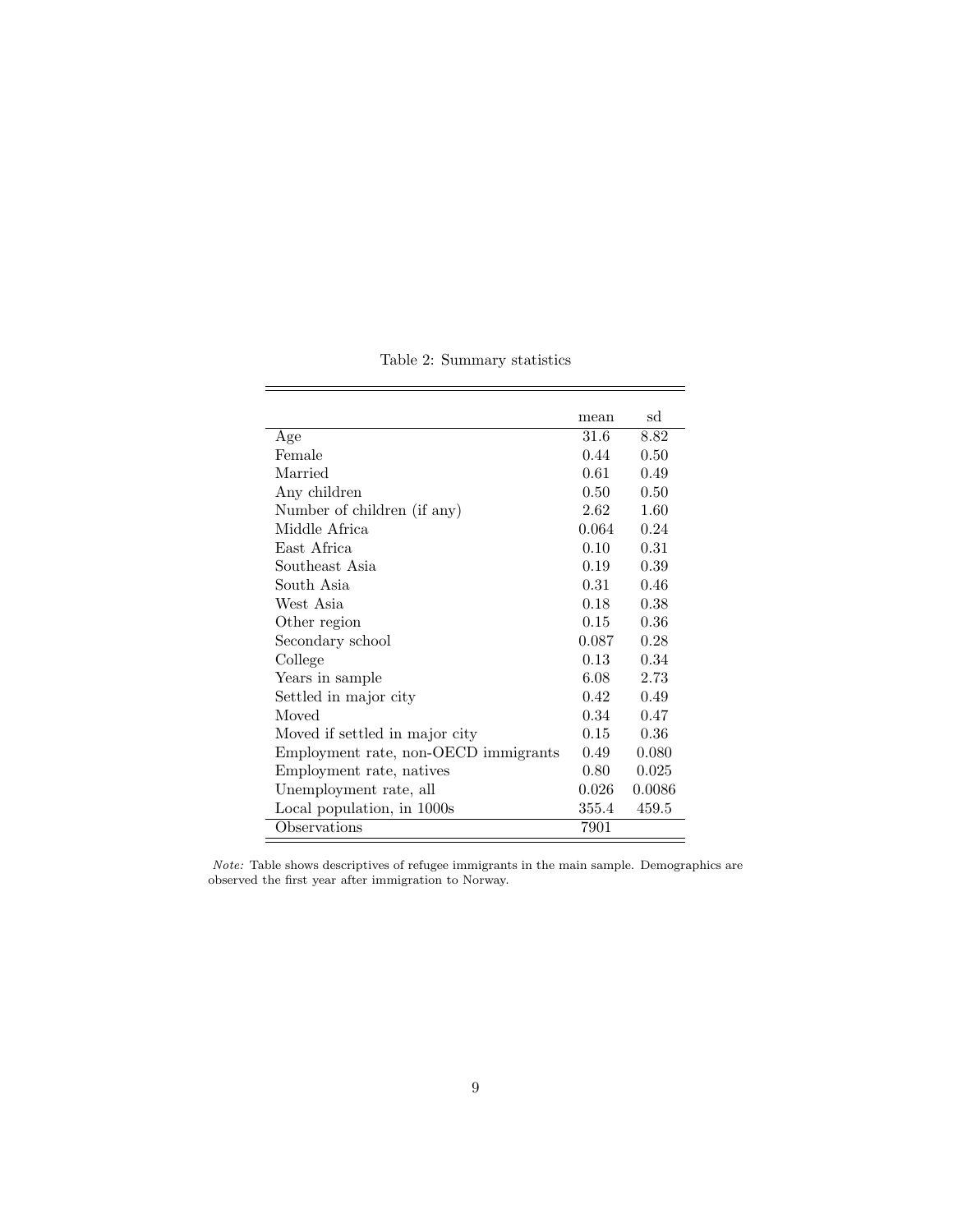Table 3: Descriptives, by initial location

|                  | Low imm empl     | $\overline{\text{High}}$ imm empl | Reg              |                  |
|------------------|------------------|-----------------------------------|------------------|------------------|
|                  | Mean             | Mean                              | Coeff            | S.E.             |
|                  | $\left(1\right)$ | $\left( 2\right)$                 | $\left(3\right)$ | $\left(4\right)$ |
| Age              | 31.6             | 31.6                              | $-0.00384$       | (0.199)          |
| Female           | 0.45             | 0.43                              | $-0.0206$        | (0.0112)         |
| Married          | 0.62             | 0.60                              | $-0.0148$        | (0.0110)         |
| Children         | 1.35             | 1.28                              | $-0.0643$        | (0.0390)         |
| East Africa      | 0.13             | 0.086                             | $-0.0404***$     | (0.00689)        |
| Southeast Asia   | 0.17             | 0.21                              | $0.0396***$      | (0.00885)        |
| South Asia       | 0.30             | 0.31                              | 0.00722          | (0.0104)         |
| West Asia        | 0.17             | 0.18                              | 0.00906          | (0.00866)        |
| Secondary school | 0.081            | 0.092                             | 0.0113           | (0.00636)        |
| College          | 0.13             | 0.13                              | 0.000983         | (0.00766)        |
| Observations     | 3660             | 4241                              | 7901             |                  |
| p                |                  |                                   | 5.05e-09         |                  |
| Chi square       |                  |                                   | 59.24            |                  |

\*  $p < 0.10,$  \*\*  $p < 0.05,$  \*\*\*  $p < 0.01$ 

Note: Table shows average demographic characteristics of persons placed in regions with employment rates (at or) above and below the cohort-specific median. Demographics are observed the first year after immigration to Norway. Columns (3) and (4) show results from (jointly) regressing these variables on a dummy for high employment, and chi-square and p-value from a test of significance in all 10 equations.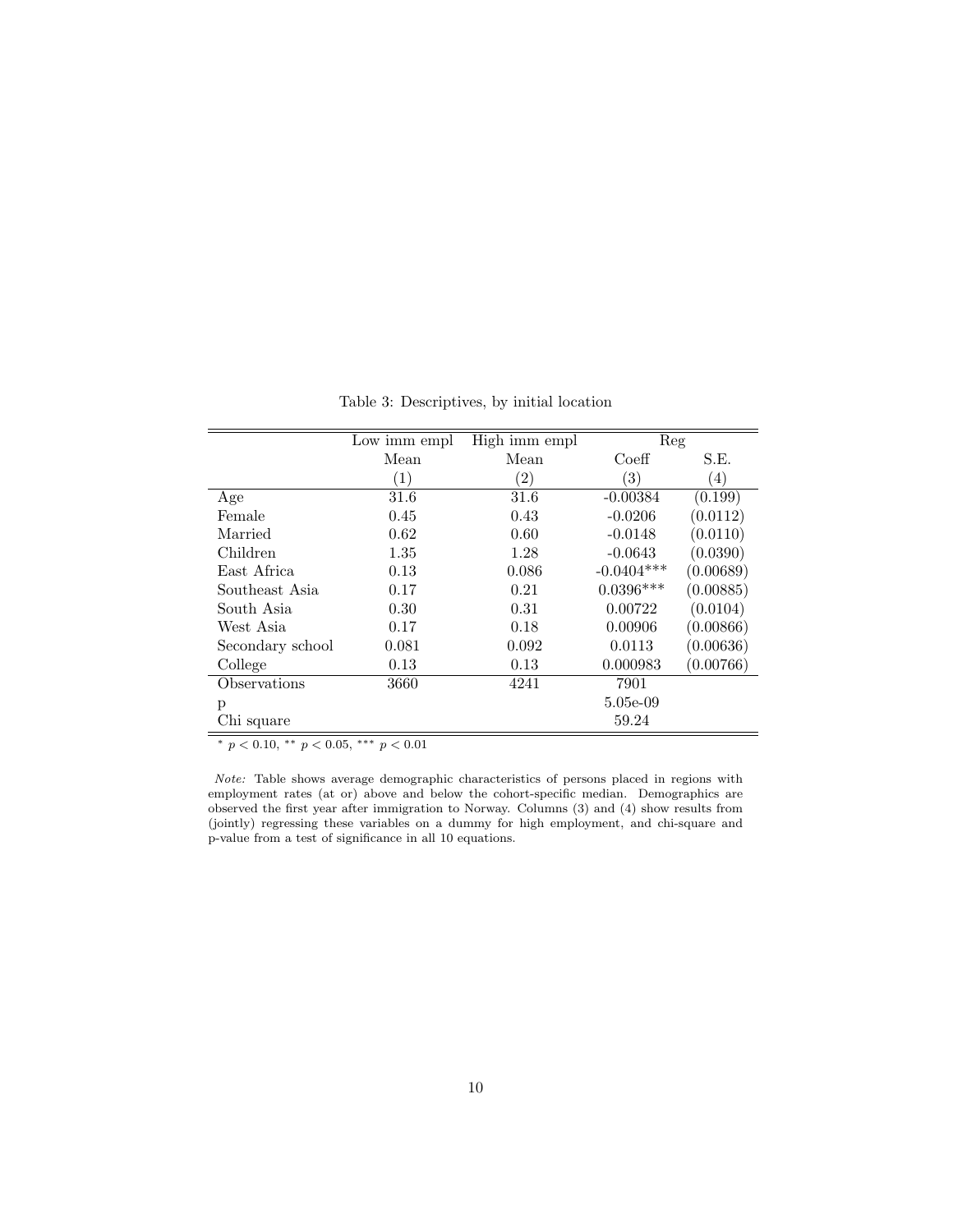

Figure 2: Average Labor Income, by Initial Immigrant Employment Rate

Note: Figure shows average labor income up to year 10 after immigration for refugee immigrants placed in regions with employment rates (at or) above and below the cohort-specific median.

labor earnings among people placed in high and low immigrant employment regions. Figure 2 plots average labor income for high and low employment rate subsamples. Refugee immigrants placed in regions with above-median employment rates appear to have higher average earnings up to 10 years after immigration. As discussed above, for this group of refugee immigrants region of placement is as good as random, at least conditional on observable characteristics. The differences reported in Figure 2 are therefore potentially interesting as they may reflect long term effects of initial placement. In order to assess this further, the next section presents a simple model to assess effects of initial placement on later earnings.

## 3 Model

In this section, I set up a simple model relating individual labor earnings to local characteristics in the assigned region. In the basic model, let s denote the year of migration, and let  $Y_{it}$  be total labor earnings for individual i in year  $t = s + k$ , k years after immigration  $(k = 2, ..., 10)$ .

The basic model specification is:

$$
Y_{it} = \sum_{k=2}^{10} ysm_{it}^k \delta^k + \sum_{k=2}^{10} (e_i \times ysm_{it}^k) \gamma^k + \sum_c \theta_i^c + \sum_s \theta_i^s + x_i \beta + \varepsilon_{it} \tag{1}
$$

Here  $x_i$  is controls: gender, age, marital status, education and dummies for number of kids. As education, marriage and fertility may be endogenous variables, I use observed values at the time of migration; these are also the observed charactersitics that caseworkers could potentially use in determining where people are settled.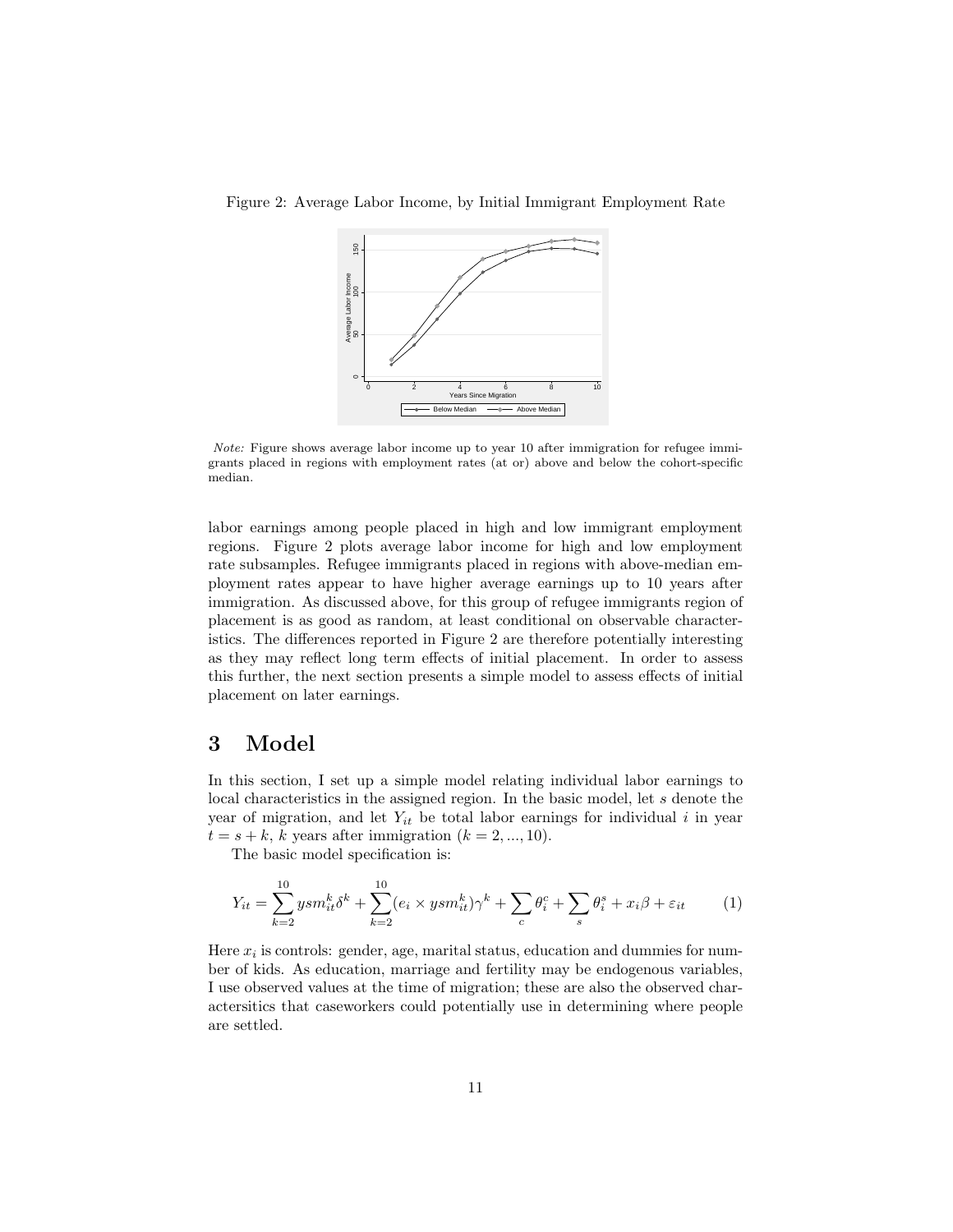$\theta^c$  and  $\theta^s$  are indicators for country of origin and year of immigration.  $ysm^k$ is an indicator for length of stay, equal to one if  $t = s + k$ . This specification is flexible in that it does not impose any particular functional form on the relationship between length of stay and economic outcomes, however, it also means is not possible in this model to distinguish between calendar time effects and cohort effects.

In the basic model,  $e_i$  is the local employment rate in the immigrant population in the first region of residence in the year of arrival. In extended models,  $e_i$ will also contain variables describing local demographic characteristics. These characteristics are calculated using only the existing immigrant population already residing in the region, meaning they do not contain the employment outcome of individual i.

#### 4 Results

Column (1) of Table 4 contains estimated effects of local immigrant employment rates on later labor earnings (full estimation results can be found in the appendix). The estimates are positive for all years up to ten years after immigration, with 8 of the 9 point estimates statistically significant at the five percent level. The dependent variable is total labor earnings measured in 1000 NOK, so an estimated  $\hat{\gamma}_k = 100$  implies that being placed in a labor market region with a 1 percentage point higher employment rate in the existing immigrant population translates to  $1,000$  NOK higher expected earnings in year  $k$ after immigration to Norway.

In the main model, the local immigrant employment rate is used as the only measure of local labor market conditions. An extended model includes effects of the local rate of registered unemployment, the employment rate of immigrants with a similar country background (using the 12 geographical regions defined earlier) and local population size, all interacted with years since migration (YSM). 62 individuals (7.8% of the sample) are placed in regions where there were no people aged 25-55 already living there from their own region of origin, and are for this reason not included in the estimation. Column 2 of Table 4 show estimated effects of the local employment rate when the model is expanded to include effects of these other local characteristics on later immigrant earnings. All point estimates remain positive, however estimated effects are reduced at years 2,3 and 10 after immigration. For years 4-9 after immigration, including these additional characteristics increases estimated effects somewhat. Overall, the positive effect of the initial local immigrant employment rate on later earnings appears to be robust to the inclusion of other local characteristics.

Figure 3 illustrates estimated effects of additional local variables. For comparison, the first panel graphically plots the estimates from column 2 of the effects of the local immigrant employment rate. The second panel shows effects of the local registered unemployment rate. The local unemployment rate in the full population reduces earnings years 2 and 3 after immigration; after that there are no significant effects. One possible explanation for this is if local labor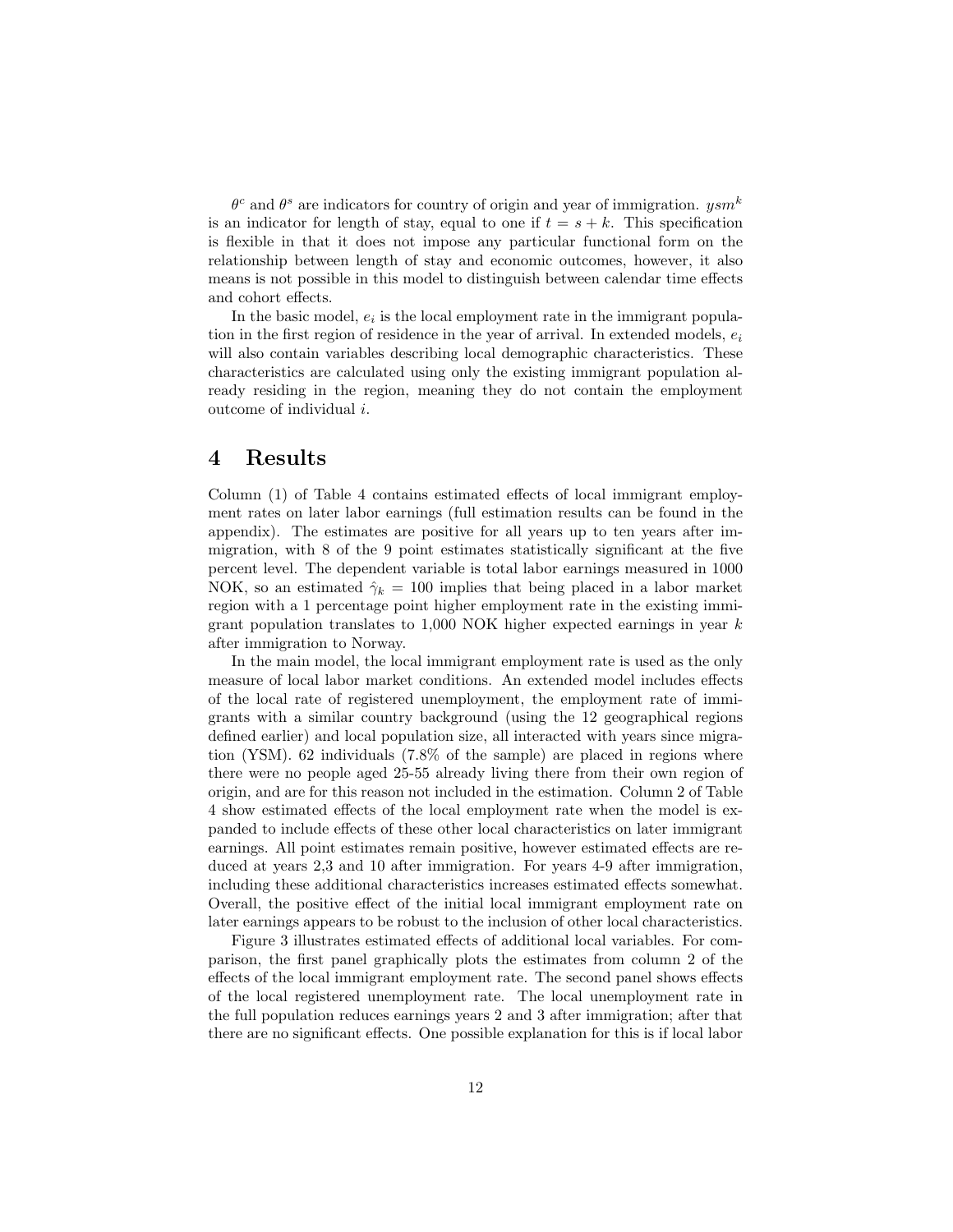|                                | $\overline{(1)}$ | $\overline{(2)}$ | $\overline{(3)}$ | (4)        | (5)         |
|--------------------------------|------------------|------------------|------------------|------------|-------------|
|                                | Earnings         | Earnings         | Earnings         | Moved      | Moved Up    |
| $\overline{e_0, \text{YSM}=2}$ | $108.5***$       | 30.69            | $-72.56*$        | $-0.166$   | $-0.188*$   |
|                                | (4.20)           | (0.91)           | $(-1.70)$        | $(-1.22)$  | $(-1.95)$   |
|                                |                  |                  |                  |            |             |
| $e_0$ , YSM=3                  | $130.0***$       | 67.33**          | $-12.10$         | $-0.217$   | $-0.279**$  |
|                                | (4.48)           | (2.20)           | $(-0.33)$        | $(-1.36)$  | $(-2.20)$   |
|                                |                  |                  |                  |            |             |
| $e_0$ , YSM=4                  | $114.4***$       | $117.0***$       | $-1.849$         | $-0.177$   | $-0.355***$ |
|                                | (3.80)           | (3.34)           | $(-0.05)$        | $(-1.06)$  | $(-3.57)$   |
|                                |                  |                  |                  |            |             |
| $e_0$ , YSM=5                  | 90.94**          | 134.4**          | $-12.49$         | $-0.179$   | $-0.348**$  |
|                                | (2.52)           | (2.69)           | $(-0.32)$        | $(-0.76)$  | $(-2.55)$   |
|                                |                  |                  |                  |            |             |
| $e_0$ , YSM=6                  | 69.84*           | $125.0**$        | $-46.24$         | $-0.264$   | $-0.403***$ |
|                                | (1.92)           | (2.41)           | $(-1.12)$        | $(-1.41)$  | $(-3.57)$   |
|                                |                  |                  |                  |            |             |
| $e_0$ , YSM=7                  | 85.41**          | $116.8**$        | $-52.15$         | $-0.177$   | $-0.217$    |
|                                | (2.49)           | (2.49)           | $(-1.09)$        | $(-0.90)$  | $(-1.57)$   |
|                                |                  |                  |                  |            |             |
| $e_0$ , YSM=8                  | $104.9***$       | $126.1*$         | $-45.56$         | $-0.282$   | $-0.338***$ |
|                                | (2.80)           | (1.92)           | $(-0.93)$        | $(-1.47)$  | $(-2.84)$   |
|                                |                  |                  |                  |            |             |
| $e_0$ , YSM=9                  | $122.3***$       | $153.2*$         | $-47.19$         | $-0.251$   | $-0.226*$   |
|                                | (2.37)           | (1.68)           | $(-0.74)$        | $(-1.61)$  | $(-1.87)$   |
|                                |                  |                  |                  |            |             |
| $e_0$ , YSM=10                 | $139.1***$       | 38.83            | $-51.30$         | $-0.0553$  | $-0.130$    |
|                                | (2.83)           | (0.45)           | $(-0.85)$        | $(-0.25)$  | $(-0.98)$   |
|                                |                  |                  | 227.9***         |            |             |
| $e_t$ , same year              |                  |                  |                  | $-0.178**$ | $-0.419***$ |
|                                |                  |                  | (5.29)           | $(-2.29)$  | $(-5.32)$   |
| Observations                   | 48066            | 47777            | 48059            | 37572      | 37572       |
| Include additional             | N <sub>o</sub>   | Yes              | N <sub>o</sub>   | No         | No          |
| local char.                    |                  |                  |                  |            |             |
| Inlude same-year               | No               | No               | Yes              | Yes        | Yes         |
| empl. rate                     |                  |                  |                  |            |             |

Table 4: Main regression estimates

 $\overline{t}$  statistics in parentheses

<sup>∗</sup> p < 0.10, ∗∗ p < 0.05, ∗∗∗ p < 0.01

Note: Table shows effects of local immigrant employment rates in first region of residence year 0 on later labor market outcomes. In models 1-3 the dependent variable is total labor earnings. In model 4 the dependent variable is moving to out of initial labor market region, in model 5 moving to a labor market region with higher immigrant employment rate.  $e_0$  and  $e_t$  denote the employment rate of non-OECD immigrants in the initial region of residence, in the year of arrival and current year respectively. All models include controls for gender, age, marital status, number of children, country of origin, year of immigration and years since migration. Standard errors clustered at labor market region.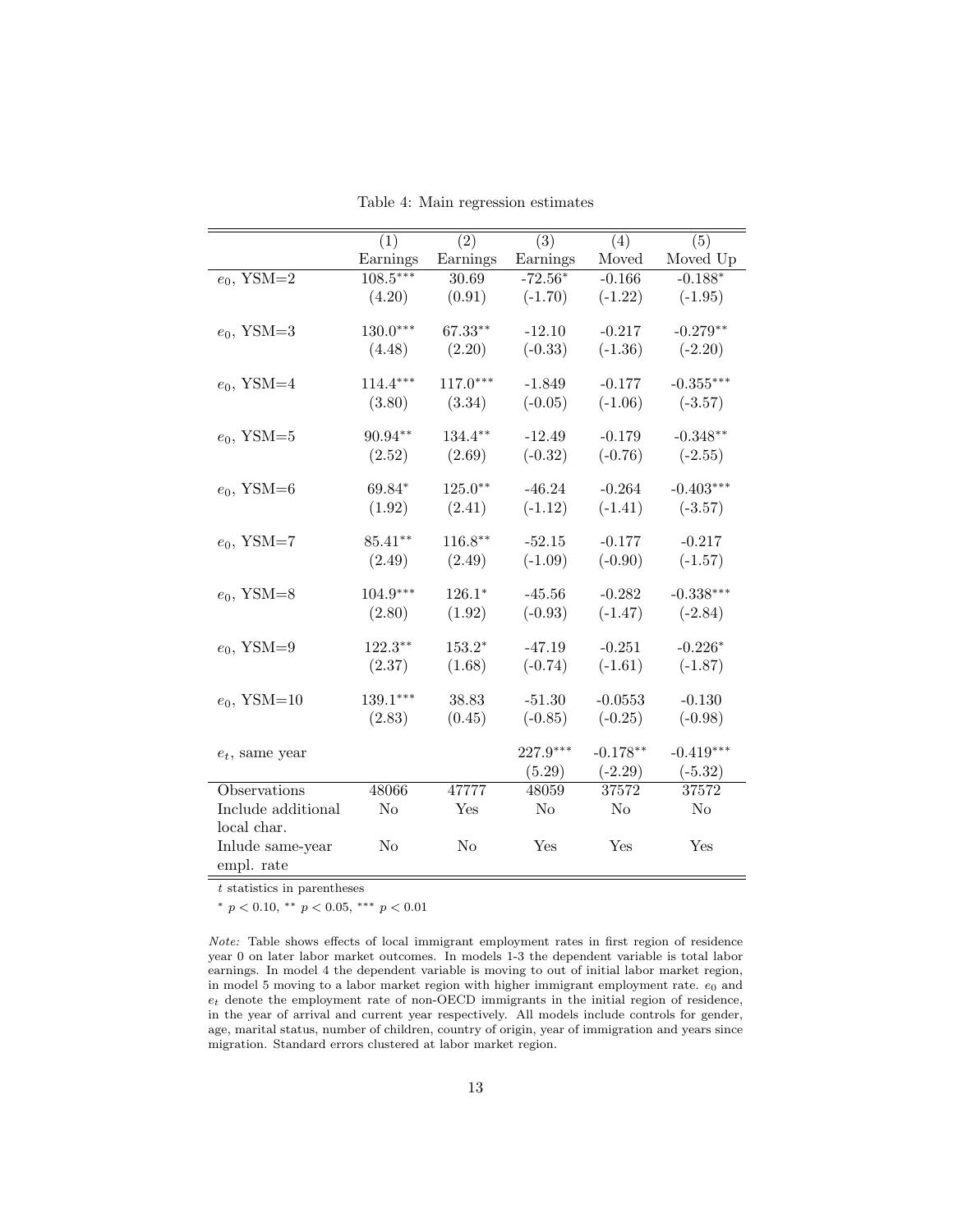Figure 3: Estimates, model (2)



Note: Figure plots selected estimates with 95% confidence intervals. The dependent variable is total annual labor earnings. The model includes controls for gender, age, marital status, number of children, country of origin, year of immigration, and years since migration.

markets are most important around the transition from training/qualification to full time work, and the timing of labor market entry is correlated with employability. The people who enter the labor market early (within the first three years after arrival in Norway) are qualified for a wider range of jobs, thus the rate of registered unemployment may be a better measure of local employment prospects.

Looking at the third panel, there is little evidence for differential effect of higher employment rate among immigrants from the same group of countries. The initial local employment rate among immigrants from a similar country background has no significant effects on later outcomes, with the exception of a positive and significant estimated effect year 10 after immigration. Conditional on these labor market characteristics, the population size of the initial labor market region has no statistically significant effects on later earnings.

Estimating this extended model shows that local employment prospects measured by the immigrant employment rate is not the only relevant variable in explaining later labor market outcomes. The local rate of registered unemployment may be important in predicting average earnings the first 2-3 years after immigration. Overall, estimated effects of local immigrant employment rate remain positive when controlling for a wider set of local conditions.

The estimates in columns (1) and (2) should be interpreted as total effects on later earnings. These effects could operate through two separate channels: First, they may reflect a combination of persistence in local labor market conditions and geographical immobility. If this is the case, being placed in an area with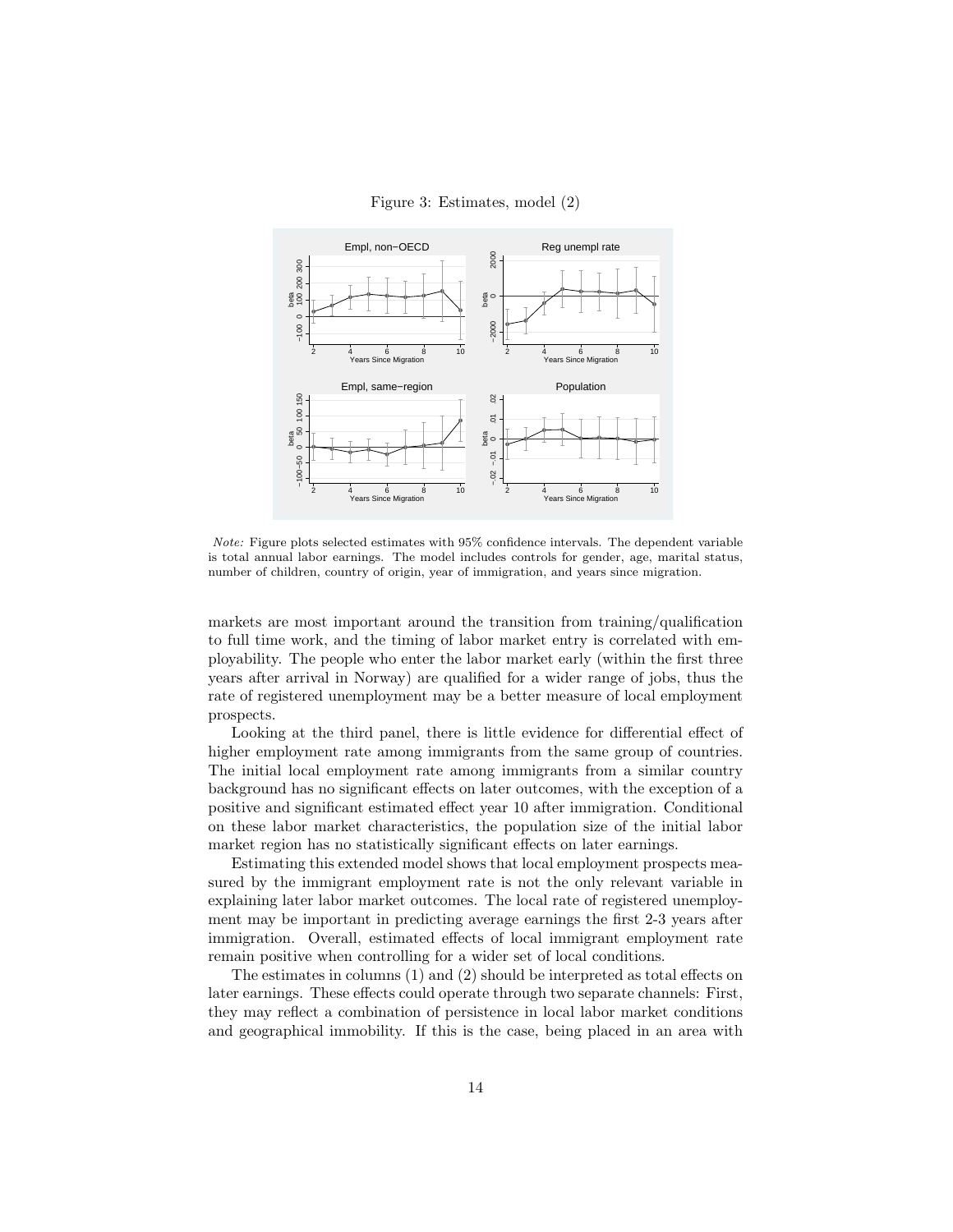poor employment prospects conditions at the time of migration would increase the chances of experiencing similar bad conditions in the future, which in turn would reduce labor earnings.

The second channel would be through distinct and lasting impacts of initial conditions, e.g. in the form of scarring effects. In this case, being placed in an area with poor employment prospect would increase the probability of unemployment the first years after immigration. If this early unemployment experience could then be interpreted as a negative signal by later prospective employers, the negative impacts may persist for a long time.

An extended model (2) is proposed to distinguish between these channels.

$$
Y_{it} = \sum_{k=2}^{10} ysm_{it}^k \delta^k + \sum_{k=2}^{10} (e_i \times ysm_{it}^k) \gamma^k + e_{it} \eta
$$
  
+ 
$$
\sum_c \theta_i^c + \sum_s \theta_i^s + x_i \beta + \varepsilon_{it}
$$
 (2)

Here,  $e_{it}$  is the immigrant employment rate in the first region of residence in year  $t$ , constructed leaving out the contribution of individual  $i$ . If there are in fact individual scarring effects, estimated  $\gamma^k$  should remain positive even when the contemporaneous immigrant employment rate is included as a control in the model. Estimates are shown in column (3) of Table 4. When controlling for the contemporaneous employment rate, there are no longer any positive effects of the initial employment rate. In fact, the effects turn negative, though with two exception estimates are small and not statistically significant. These estimates suggest that the positive estimates of  $\gamma^k$ s in the basic model are not due to individual scarring effects. Rather, the explanation appears to lie in persistence in local labor market conditions over time, in combination with immobility.

The contemporaneous employment rate in the assigned municipality has, perhaps not surprisingly, a large positive effect on own earnings. However, this employment rate will not be the actual employment rate experienced by movers. The size and significance of this coefficient then would suggest limited mobility. Either that most people tend to remain in the initial labor market region, or perhaps move to adjacent regions which tend to experience similar types of shocks.

To shed some light on this, moving to another labor market region is modeled as a separate outcome, using the extended model in equation (2). First, the dependent variable is replaced with an indicator variable equal to 1 if the person is currently living outside the initial labor market region. There may be many motivations for moving to another part of the country, not necessarily related to the state of the local labor market. As an alternative outcome, I construct a second indicator equal to one only if the person is living in a labor market region where the immigrant employment rate (still excluding individual  $i$ ) in year k is higher than in the initial location that same year. The model is estimated on a subsample where persons are excluded after the first move to another labor market region.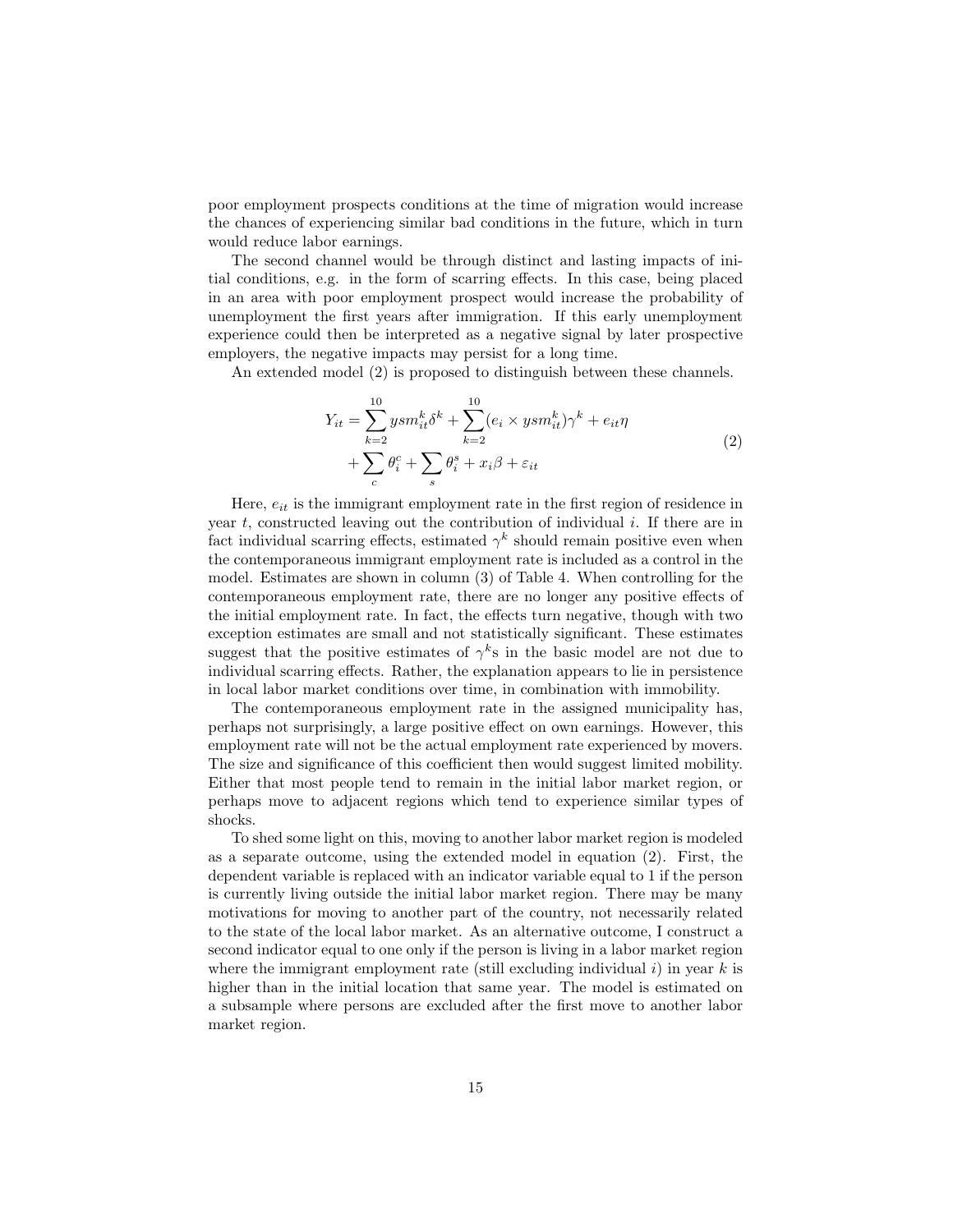Results are shown in column 4 and 5 of Table 4. When looking at moves out of the initial labor market region , the current year's employment rate has a negative and significant effect on the probability of moving. Effects of initial conditions however, are all negative but not statistically significant. This changes when looking at movements to "better" labor markets only. The effect of the contemporaneous unemployment rate is still there, with a larger and more significant point estimate; the exact interpretation of this is complicated however, due to regression to the mean. Specifically, the way the dependent variable is defined induces a mechanical negative correlation between the dependent variable and the contemporaneous employment rate in the initial municipality, making it hard to give the estimated  $\hat{\eta}$  a behavioral interpretation. More interesting then perhaps are the estimated effects of initial labor market conditions. In column 5, estimated effects of the initial immigrant employment rate are significant even when controlling for the same year employment rate. One interpretation of this is that resettlement refugees who are placed in "bad" labor markets may be unable to move to a better region right away. The first few years, it is more likely that liquidity constraints are an issue. Moreover, participation in paid introduction and training programs may be conditional on staying in the assigned municipality.

To summarize, the employment prospects in the first region of settlement of refugee immigrants seems to influence their later earnings. However, I find no evidence of scarring effects. Estimated models suggest that local employment prospects are persistent, combined with limited geographical mobility: People do not fully respond to adverse labor market conditions by moving to labor market regions where the chances of finding a job are higher.

## 5 Policy simulations

The previous section found that the employment prospects in the settlement location affect later earnings. In this section, I make an attempt to quantify these effects by predicting average earnings under alternative settlement policies. First, estimated models of the previous section are used to predict individual earnings given the actual initial settlement decision. For each year, the labor market region with the highest and lowest immigrant employment rates are identified and used to formulate two alternative placement policies. In the "high-employment" policy, all resettlement refugees arriving in a given year are settled in the labor market region with the highest immigrant employment rate that year. Symmetrically, in a "low employment" policy, all resettlement refugees are settled in the region with the lowest immigrant employment rate. For each of these two location policies, the estimated models are used to predict individual earnings.

Figure 4 plots model predicted earnings under the actual settlement policy and for each of the counterfactual settlement policies described above. On average, the high employment settlement policy predicts 26% higher earnings, while the low employment policy predicts 19% lower earnings compared to the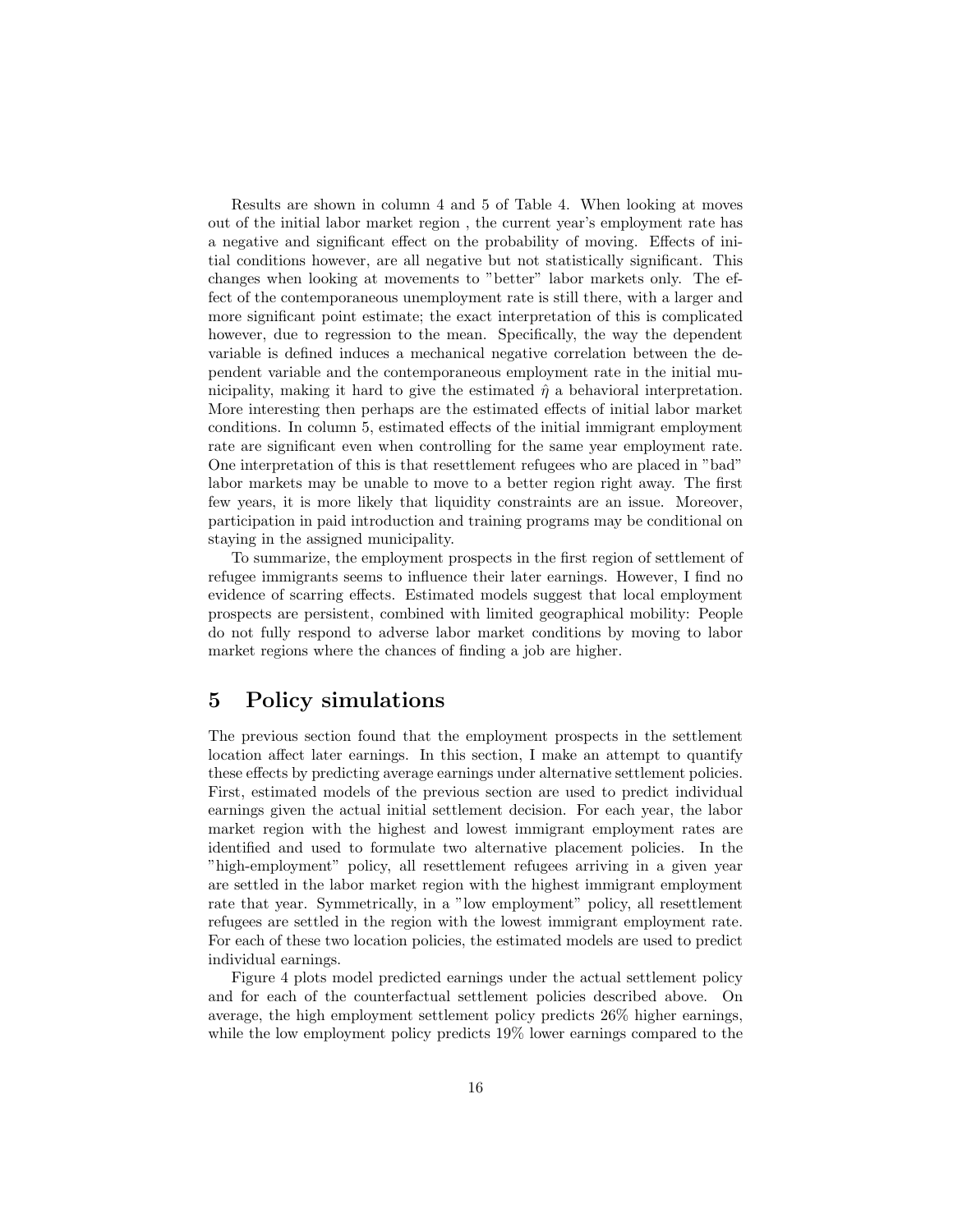Figure 4: Policy simulations



Note: Figure plots average predicted earnings of the sample population using actual and counterfactual settlement policies

predictions under the actual settlement policies.

In both counterfactual policies, all refugees are settled in a single labor market region. In practice, this is not a credible policy alternative. However, this exercise may still be useful as it defines limits to effects of alternative settlement policies for instance targeting municipalities with better (or worse) labor markets to make them accept a greater share of new resettlement refugees.

#### 6 Conclusions

Identifying effects of local labor market conditions on the individual labor market outcomes is difficult if immigrants are free to select where to live. The present paper models labor market outcomes for a subset of refugee immigrants subject to a quasi-experimental settlement policy which provides variation in observed initial location. Estimates indicate that local labor market conditions are important for the labor market outcomes of refugee immigrants. Placing immigrants in regions with good immigrant labor markets increases total labor earnings up to ten years later.

In extended models, other local labor market characteristics were included as controls to shed some light on the possible mechanisms. Estimates were robust to the inclusion of these additional variables. This indicates that the effects cannot fully be explained by local business cycle conditions that affect the full population equally, or by peer effects. Controlling for the contemporaneous immigrant employment rate in the assigned region completely removed the positive effect of the employment rate in the year of arrival. In other words, there do not seem to be any individual scarring effects of early unemployment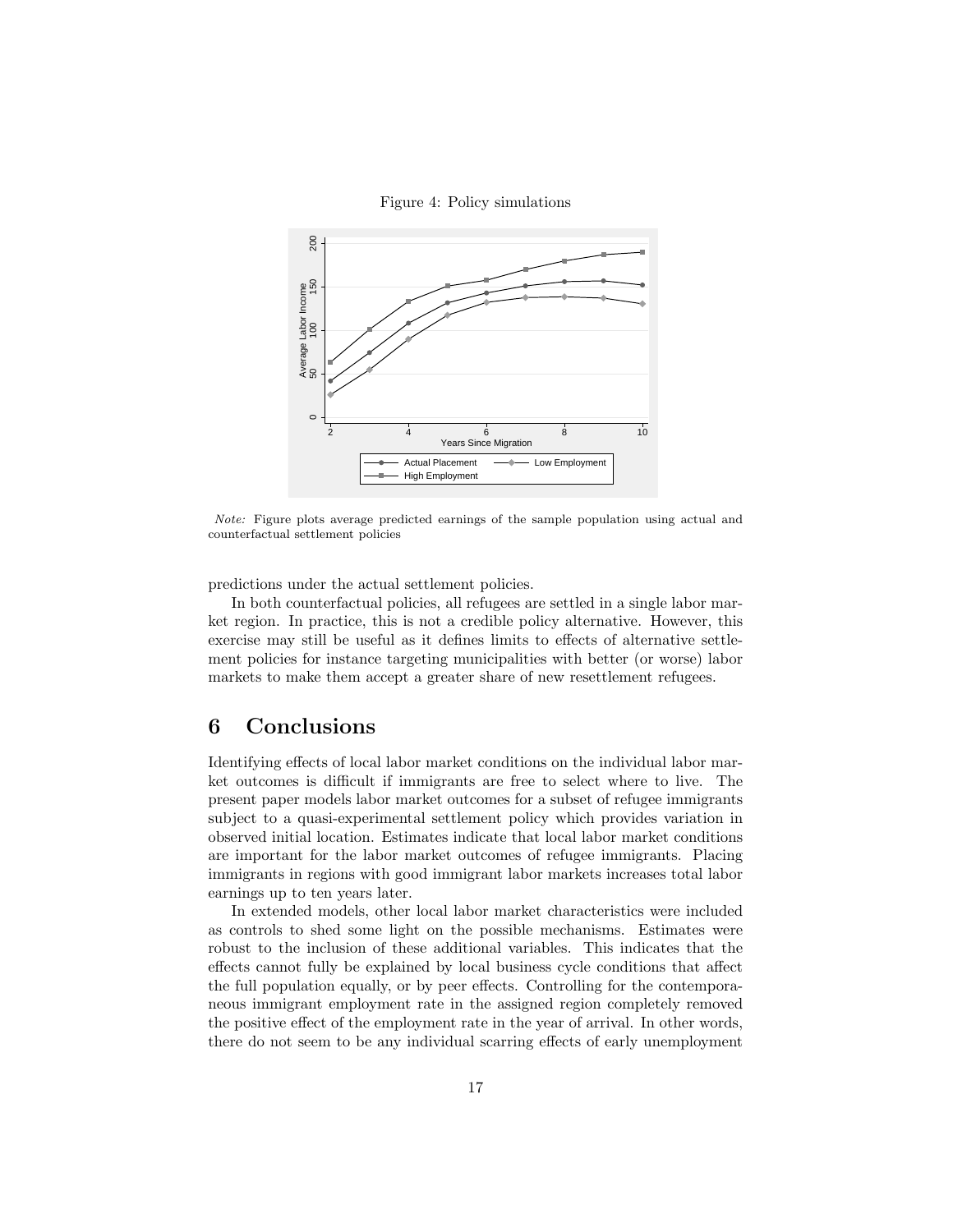experience.

These extended models suggest that some labor market regions have policies that systematically increase the participation rates of non-OECD immigrants, and that refugee immigrants who are placed in these regions do better in the long term. Estimated models find no evidence of individual persistence. Rather, the effects seem to stem from a combination of persistence of local labor market conditions and a tendency that resettlement refugees do not move away to parts of the country with higher immigrant employment.

Finally, to evaluate the quantitative implications of the estimated effects, the paper includes some simple policy simulations. Based on the estimates in the basic model, if all resettlement refugees were placed in the labor market region with the highest immigrant employment rate, predicted average earnings would be 26% higher. Symmetrically, a "worst case" policy where all the slots were moved to the labor market region with the lowest immigrant employment rate, the model predicts average earnings to be 19% lower than what is observed in the data. Though these counterfactual policies are extreme, they do provide some indication that estimated effects are not only statistically significant but may be quantitatively relevant.

An open question is how these effects generalize to the wider population of refugee immigrants and immigrants in general. Resettlement refugees are a small group, characterized by low labor market attachment and little geographical mobility compared to asylum seekers (Kavli  $\&$  Svensen 2001). From the analysis in this paper, this could mean that the effects of initial conditions are smaller for other refugee immigrants, if they are more likely to move to where the employment prospects are better.

## Appendix: Full estimation results

Table 5 contains estimates from the models of section 3, showing estimated coefficients not included in Table 4.

|             | Earnings    | Earnings    | Earnings          | Moved         | Moved Up               |
|-------------|-------------|-------------|-------------------|---------------|------------------------|
|             | (1)         | (2)         | $\left( 3\right)$ | (4)           | (5)                    |
| Age at imm. | $-1.950***$ | $-1.953***$ | $-1.951***$       | $-0.00114***$ | $-0.000721***$         |
|             | $(-11.42)$  | $(-11.42)$  | $(-11.59)$        | $(-4.50)$     | $(-3.16)$              |
| Married     | $10.12***$  | $10.20***$  | $10.39***$        | $-0.00360$    | $-0.00318$             |
|             | (2.99)      | (2.95)      | (3.07)            | $(-0.94)$     | $(-0.88)$              |
| Female      | $-56.55***$ | $-56.60***$ | $-56.58***$       | 0.000184      | $-0.0000729$           |
|             | $(-12.52)$  | $(-12.43)$  | $(-12.61)$        | (0.10)        | $(-0.04)$              |
| High school | $22.03***$  | $21.64***$  | $21.20***$        | $-0.00500$    | $-0.00162$             |
|             | (5.07)      | (5.20)      | (5.04)            | $(-0.82)$     | $(-0.34)$              |
|             |             |             |                   |               | Continued on next page |

Table 5: Full estimates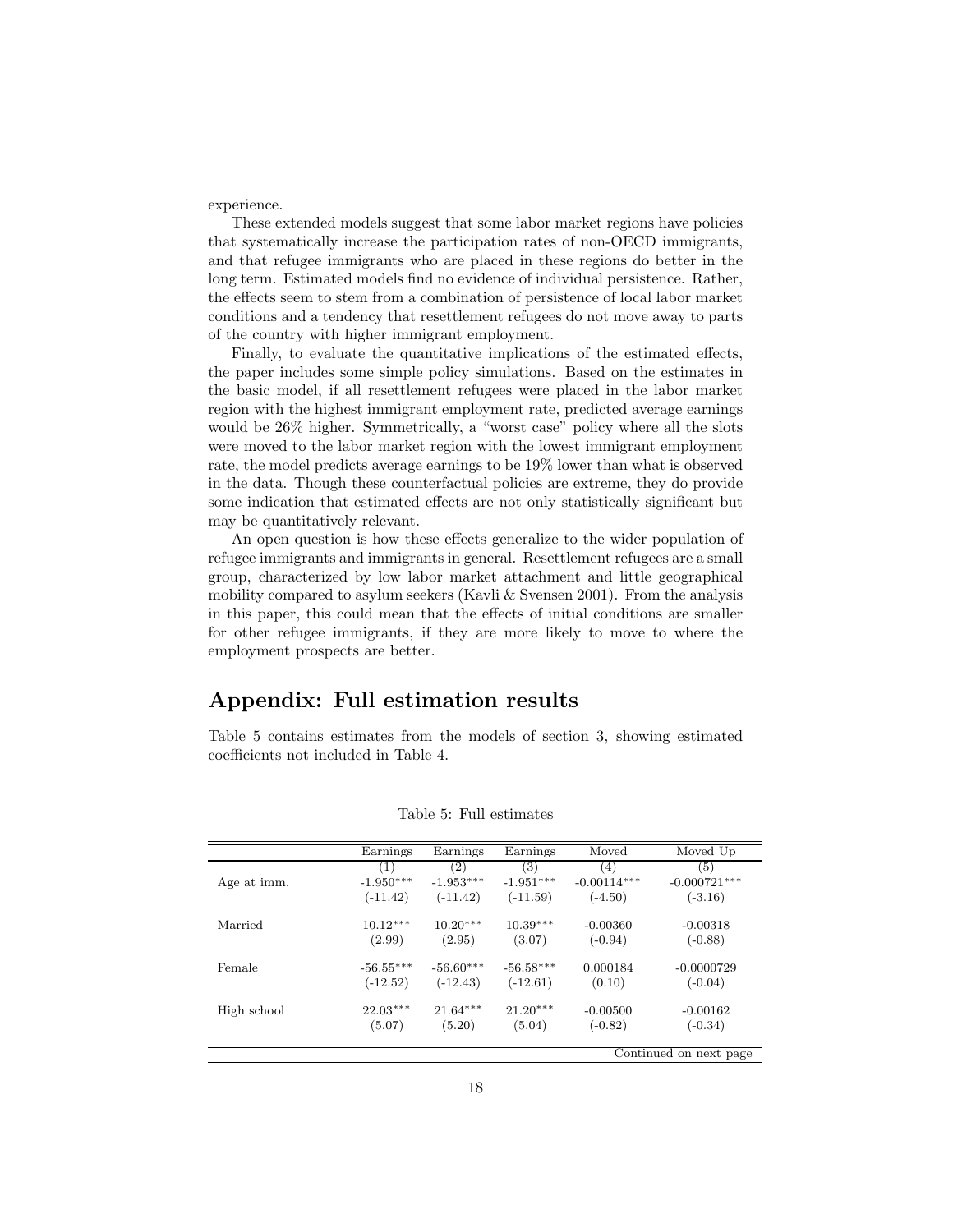|               |                        |                        | rable 5 – continued from previous page |                       |                         |
|---------------|------------------------|------------------------|----------------------------------------|-----------------------|-------------------------|
|               | Earnings<br>$46.46***$ | Earnings<br>$46.71***$ | Earnings<br>46.38***                   | Moved<br>$0.0133**$   | Moved Up<br>$0.0115**$  |
| College       | (9.34)                 | (9.31)                 | (9.29)                                 | (2.17)                | (2.11)                  |
|               |                        |                        |                                        |                       |                         |
| Kids, 1       | 1.989                  | 2.019                  | 2.365                                  | 0.00675               | 0.00214                 |
|               | (0.46)                 | (0.46)                 | (0.55)                                 | (1.35)                | (0.63)                  |
|               |                        |                        |                                        | $-0.00180$            |                         |
| Kids, 2       | 3.213<br>(0.63)        | 3.077<br>(0.60)        | 2.898<br>(0.58)                        | $(-0.31)$             | $-0.00362$<br>$(-0.73)$ |
|               |                        |                        |                                        |                       |                         |
| Kids, 3       | $-6.081$               | $-6.335$               | $-5.487$                               | 0.00888               | 0.00182                 |
|               | $(-0.96)$              | $(-0.99)$              | $(-0.85)$                              | (1.23)                | (0.34)                  |
|               | $-10.45*$              | $-10.89*$              | $-11.06*$                              | 0.00211               |                         |
| Kids, 4       | $(-1.78)$              | $(-1.85)$              | $(-1.90)$                              | (0.28)                | 0.00183<br>(0.28)       |
|               |                        |                        |                                        |                       |                         |
| Kids, 5       | $-40.68***$            | $-41.64***$            | $-40.68***$                            | $-0.00142$            | $-0.0109$               |
|               | $(-8.26)$              | $(-8.27)$              | $(-8.27)$                              | $(-0.12)$             | $(-1.24)$               |
|               |                        |                        |                                        |                       |                         |
| Kids, 6       | $-39.83***$            | $-39.78***$            | $-40.55***$                            | 0.0164                | 0.00235                 |
|               | $(-3.50)$              | $(-3.53)$              | $(-3.62)$                              | (0.99)                | (0.21)                  |
| Kids, 7       | $-54.50***$            | $-54.59***$            | $-54.66***$                            | 0.0107                | $-0.00895$              |
|               | $(-8.49)$              | $(-8.45)$              | $(-8.56)$                              | (0.47)                | $(-0.48)$               |
|               |                        |                        |                                        |                       |                         |
| Kids, 8       | $-58.85***$            | $-58.20***$            | $-55.05***$                            | 0.0475                | 0.0545                  |
|               | $(-4.77)$              | $(-4.92)$              | $(-4.30)$                              | (0.98)                | (1.18)                  |
| Kids, 9       | $-72.65***$            | $-72.35***$            | $-69.05***$                            | $0.143**$             | 0.0917                  |
|               | $(-8.00)$              | $(-7.35)$              | $(-7.47)$                              | (2.25)                | (1.02)                  |
|               |                        |                        |                                        |                       |                         |
| Kids, 10      | $-81.64***$            | $-80.48***$            | $-80.50***$                            | $-0.0802***$          | $-0.0822***$            |
|               | $(-10.57)$             | $(-10.54)$             | $(-10.19)$                             | $(-4.69)$             | $(-5.92)$               |
| Imm year 1994 | $-8.445$               | $-9.616$               | $-11.00*$                              | $-0.000925$           | 0.00463                 |
|               | $(-1.34)$              | $(-1.44)$              | $(-1.81)$                              | $(-0.08)$             | (0.49)                  |
|               |                        |                        |                                        |                       |                         |
| Imm year 1995 | $-35.82***$            | $-37.66***$            | $-38.92***$                            | $-0.00507$            | 0.00574                 |
|               | $(-3.83)$              | $(-3.63)$              | $(-4.42)$                              | $(-0.49)$             | (0.68)                  |
| Imm year 1996 | $-32.76***$            | $-35.04***$            | $-30.98***$                            | 0.0171                | $0.0278**$              |
|               | $(-3.48)$              | $(-3.30)$              | $(-3.09)$                              | (1.04)                | (2.18)                  |
|               |                        |                        |                                        |                       |                         |
| Imm year 1997 | $-23.44***$            | $-27.64***$            | $-15.78**$                             | 0.0297                | $0.0452***$             |
|               | $(-3.43)$              | $(-3.11)$              | $(-2.03)$                              | (1.58)                | (4.06)                  |
| Imm year 1998 | $-25.28**$             | $-30.94**$             | $-9.867$                               | $0.0431*$             | $0.0671***$             |
|               | $(-2.65)$              | $(-2.46)$              | $(-0.86)$                              | (1.86)                | (4.93)                  |
|               |                        |                        |                                        |                       |                         |
| Imm year 1999 | -2.836                 | $-8.818$               | 12.02                                  | $0.0699***$           | $0.0892***$             |
|               | $(-0.26)$              | $(-0.78)$              | (1.13)                                 | (2.72)                | (5.67)                  |
|               |                        |                        |                                        |                       |                         |
| Imm year 2000 | $-5.586$<br>$(-0.54)$  | $-10.80$<br>$(-0.90)$  | 3.282<br>(0.32)                        | $0.0709***$<br>(3.44) | $0.0792***$<br>(5.72)   |
|               |                        |                        |                                        |                       |                         |
| Imm year 2001 | -8.682                 | $-14.07$               | 0.110                                  | $0.0643**$            | $0.0806***$             |
|               | $(-1.27)$              | $(-1.56)$              | (0.01)                                 | (2.33)                | (5.26)                  |
|               |                        |                        |                                        |                       |                         |
|               |                        |                        |                                        |                       | Continued on next page  |

Table  $5$  – continued from previous page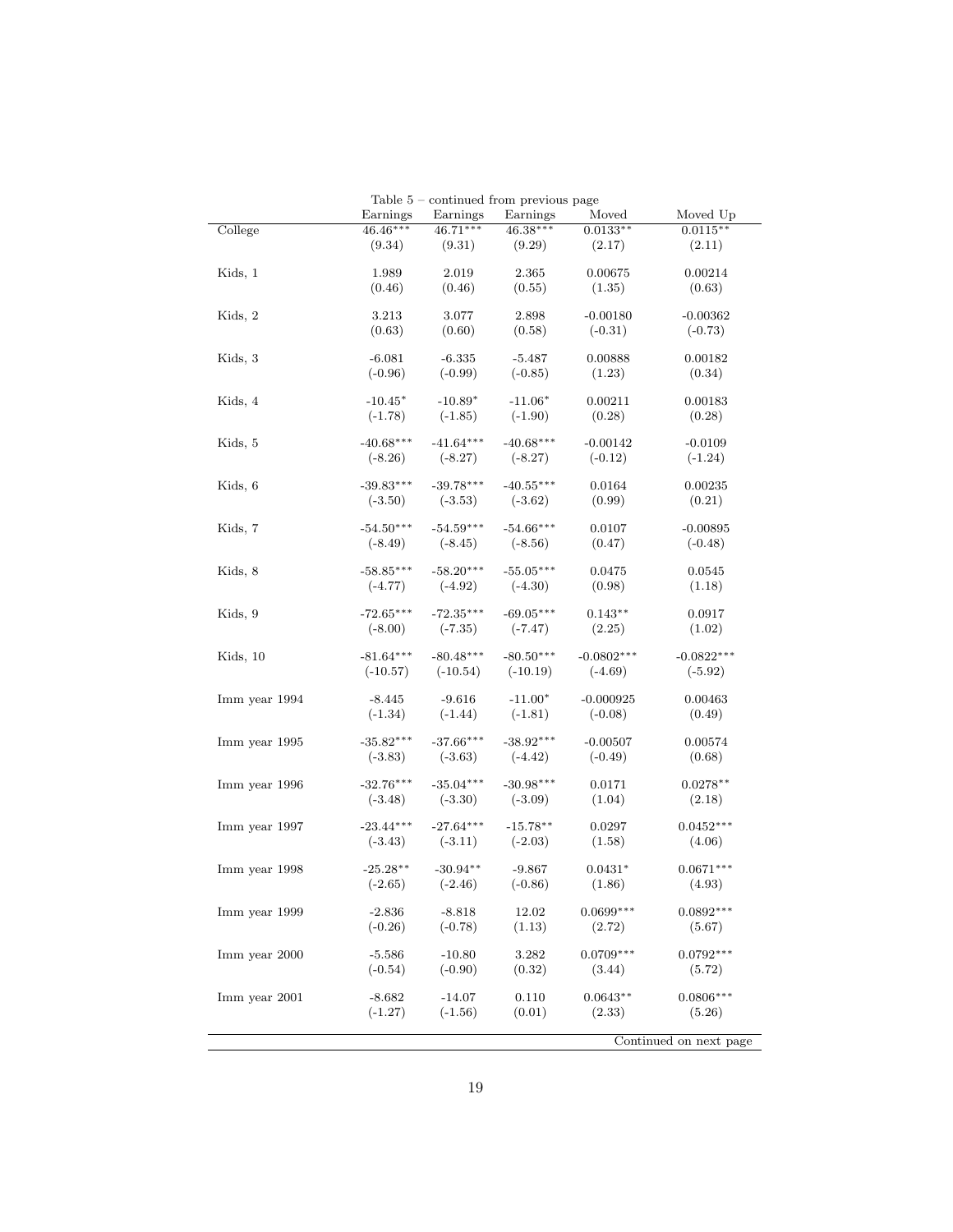|                    |             |             | Table $5$ – continued from previous page |              |                        |
|--------------------|-------------|-------------|------------------------------------------|--------------|------------------------|
|                    | Earnings    | Earnings    | Earnings                                 | Moved        | Moved Up               |
| Imm year 2002      | $-24.43***$ | $-28.61***$ | $-16.30*$                                | $0.0688**$   | $0.0895***$            |
|                    | $(-2.96)$   | $(-3.07)$   | $(-1.93)$                                | (2.56)       | (6.06)                 |
|                    |             |             |                                          |              |                        |
|                    |             |             |                                          |              | $0.0595***$            |
| Imm year 2003      | 0.113       | $-0.726$    | $-2.262$                                 | 0.0376       |                        |
|                    | (0.01)      | $(-0.06)$   | $(-0.22)$                                | (1.44)       | (4.05)                 |
|                    |             |             |                                          |              |                        |
| Imm year 2004      | 12.38       | 10.45       | 1.355                                    | 0.0237       | $0.0490***$            |
|                    | (1.17)      | (0.88)      | (0.14)                                   | (0.93)       | (3.07)                 |
|                    |             |             |                                          |              |                        |
| Imm year 2005      | $-9.535$    | $-11.40$    | $-24.33**$                               | 0.0180       | $0.0544***$            |
|                    | $(-0.75)$   | $(-0.80)$   | $(-2.08)$                                | (0.64)       | (3.97)                 |
|                    |             |             |                                          |              |                        |
| Imm year 2006      | $-8.640$    | $-20.07$    | $-20.71*$                                | 0.0384       | $0.0688***$            |
|                    |             |             |                                          |              |                        |
|                    | $(-0.78)$   | $(-1.49)$   | $(-1.98)$                                | (1.29)       | (4.15)                 |
|                    |             |             |                                          |              |                        |
| Imm year 2007      | $-22.72*$   | $-37.68**$  | $-22.80*$                                | 0.0322       | $0.0743***$            |
|                    | $(-1.91)$   | $(-2.52)$   | $(-1.89)$                                | (0.92)       | (3.78)                 |
|                    |             |             |                                          |              |                        |
| Belarus            | $438.1***$  | $439.5***$  | $430.3***$                               | $-0.0765**$  | $-0.0282*$             |
|                    | (70.41)     | (62.12)     | (62.58)                                  | $(-2.53)$    | $(-1.82)$              |
|                    |             |             |                                          |              |                        |
| Croatia            | $71.95***$  | $72.87***$  | 73.40***                                 | $-0.0577**$  | $-0.0335**$            |
|                    |             |             |                                          |              |                        |
|                    | (6.68)      | (6.96)      | (6.65)                                   | $(-2.37)$    | $(-2.08)$              |
|                    |             |             |                                          |              |                        |
| Poland             | $129.6***$  | $129.5***$  | $135.1***$                               | 0.0722       | $-0.0158$              |
|                    | (3.44)      | (3.25)      | (3.64)                                   | (0.72)       | $(-1.54)$              |
|                    |             |             |                                          |              |                        |
| Russia             | 26.29       | 27.38       | 20.39                                    | $-0.0228$    | $-0.0106$              |
|                    | (0.94)      | (0.95)      | (0.72)                                   | $(-0.80)$    | $(-0.73)$              |
|                    |             |             |                                          |              |                        |
| Turkey             | 19.88       | 20.63       | 19.12                                    | 0.0391       | 0.0159                 |
|                    | (0.63)      | (0.66)      | (0.59)                                   | (0.59)       | (0.32)                 |
|                    |             |             |                                          |              |                        |
|                    | $245.1***$  | $243.4***$  | $246.4^{\ast\ast\ast}$                   |              |                        |
| Slovenia           |             |             |                                          | $-0.0821**$  | $-0.0360**$            |
|                    | (27.45)     | (30.61)     | (27.71)                                  | $(-2.33)$    | $(-2.14)$              |
|                    |             |             |                                          |              |                        |
| Bosnia Hercegovina | $58.99***$  | 59.64***    | $61.32***$                               | $-0.0293$    | $-0.0362*$             |
|                    | (5.63)      | (5.75)      | (5.61)                                   | $(-1.02)$    | $(-1.85)$              |
|                    |             |             |                                          |              |                        |
| Macedonia          | $145.8***$  | $146.0***$  | $148.3***$                               | $-0.0841***$ | $-0.0555***$           |
|                    | (3.01)      | (3.07)      | (3.09)                                   | $(-2.79)$    | $(-2.72)$              |
|                    |             |             |                                          |              |                        |
| Serbia             | 89.96***    | 91.06***    | 92.82***                                 | $-0.0188$    | $-0.0132$              |
|                    |             |             |                                          |              | $(-0.44)$              |
|                    | (3.62)      | (3.67)      | (3.68)                                   | $(-0.53)$    |                        |
|                    |             |             |                                          |              |                        |
| Montenegro         | $-46.69**$  | $-44.63**$  | $-51.44***$                              | $-0.00269$   | $-0.0687***$           |
|                    | $(-2.46)$   | $(-2.31)$   | $(-2.86)$                                | $(-0.05)$    | $(-3.04)$              |
|                    |             |             |                                          |              |                        |
| Kosovo             | 31.97*      | 33.29*      | $31.52*$                                 | $-0.0459*$   | $-0.0518**$            |
|                    | (1.87)      | (1.98)      | (1.81)                                   | $(-1.75)$    | $(-2.59)$              |
|                    |             |             |                                          |              |                        |
| Algeria            | 18.61       | 20.09       | 15.56                                    | 0.0383       | 0.0258                 |
|                    | (0.56)      | (0.60)      | (0.45)                                   | (1.14)       | (0.81)                 |
|                    |             |             |                                          |              |                        |
|                    |             |             |                                          |              |                        |
| Angola             | $-79.79***$ | $-64.74***$ | $-68.82***$                              | 0.120        | 0.146                  |
|                    | $(-6.24)$   | $(-6.46)$   | $(-5.82)$                                | (0.79)       | (1.03)                 |
|                    |             |             |                                          |              |                        |
|                    |             |             |                                          |              | Continued on next page |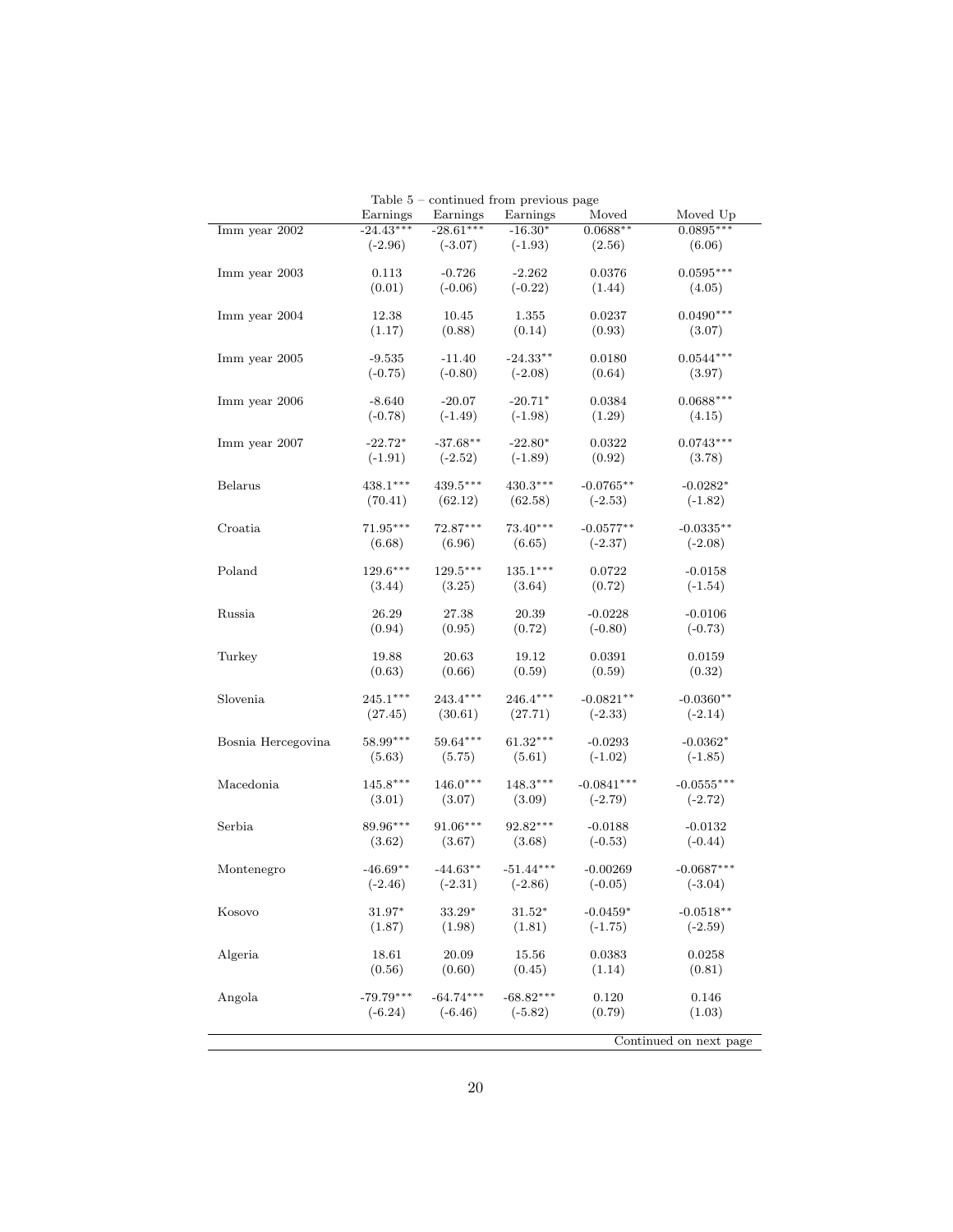|              | Earnings    | Table 5 – continued from previous page<br>Earnings | Earnings    |                      | Moved Up               |
|--------------|-------------|----------------------------------------------------|-------------|----------------------|------------------------|
| Botswana     | $-1.536$    |                                                    | 5.602       | Moved<br>$-0.111***$ | $-0.106***$            |
|              | $(-0.15)$   |                                                    | (0.59)      | $(-4.56)$            | $(-5.21)$              |
| Burundi      | 15.74       | 14.36                                              | 13.73       | $-0.0166$            | $-0.00819$             |
|              | (1.42)      | (1.21)                                             | (1.22)      | $(-0.85)$            | $(-0.73)$              |
| Benin        | $-29.92***$ | $-33.93***$                                        | $-41.39***$ | $-0.0222$            | $0.0263**$             |
|              | $(-3.31)$   | $(-3.51)$                                          | $(-4.16)$   | $(-0.87)$            | (2.02)                 |
| Ivory Coast  | $-18.86$    | $-7.127$                                           | $-23.28$    | 0.0510               | 0.0982                 |
|              | $(-0.34)$   | $(-0.12)$                                          | $(-0.45)$   | (0.53)               | (1.14)                 |
| Eritrea      | $35.97***$  | $36.40***$                                         | $31.41**$   | $-0.0486*$           | $-0.0134$              |
|              | (2.70)      | (2.80)                                             | (2.25)      | $(-1.93)$            | $(-1.04)$              |
| Ethiopia     | $29.80***$  | $30.30***$                                         | $26.15***$  | 0.0216               | 0.0187                 |
|              | (3.76)      | (3.41)                                             | (3.28)      | (0.90)               | (1.23)                 |
| Egypt        | $-4.944$    | $-4.687$                                           | $-6.594$    | 0.0157               | 0.0408                 |
|              | $(-0.13)$   | $(-0.12)$                                          | $(-0.19)$   | (0.29)               | (0.90)                 |
| Gambia       | $-64.97***$ | $-68.85***$                                        | $-60.99***$ | $0.149***$           | $-0.0344*$             |
|              | $(-6.27)$   | $(-5.97)$                                          | $(-5.95)$   | (4.30)               | $(-1.86)$              |
| Ghana        | $-128.1***$ | $-105.2***$                                        | $-140.8***$ | $0.110***$           | 0.0119                 |
|              | $(-10.58)$  | $(-7.65)$                                          | $(-10.09)$  | (3.55)               | (0.81)                 |
| Cameroon     | $130.9***$  | $140.2***$                                         | $126.8***$  | 0.0123               | 0.0109                 |
|              | (10.93)     | (13.15)                                            | (12.06)     | (0.33)               | (0.55)                 |
| Kenya        | 44.06       | 44.71                                              | 40.01       | $-0.0551$            | $-0.0194$              |
|              | (0.98)      | (1.00)                                             | (0.89)      | $(-1.34)$            | $(-0.60)$              |
| Kongo Rep.   | $-30.78***$ | $-27.84**$                                         | $-27.69**$  | $-0.0416$            | $-0.0157$              |
|              | $(-3.04)$   | $(-2.57)$                                          | $(-2.68)$   | $(-1.21)$            | $(-0.50)$              |
| Kongo DRC    | 12.43       | 11.78                                              | 12.53       | 0.0114               | 0.00203                |
|              | (1.30)      | (1.16)                                             | (1.37)      | (0.55)               | (0.15)                 |
| Liberia      | $-10.19$    | $-6.678$                                           | $-10.73$    | 0.0000552            | 0.00790                |
|              | $(-1.22)$   | $(-0.79)$                                          | $(-1.24)$   | (0.00)               | (0.75)                 |
| Libya        | $-128.0***$ | $-130.7***$                                        | $-128.3***$ | $-0.0288$            | 0.0167                 |
|              | $(-18.10)$  | $(-17.18)$                                         | $(-20.99)$  | $(-0.49)$            | (0.25)                 |
| Nigeria      | 0.912       | 2.141                                              | $-5.304$    | $-0.0889***$         | $-0.0560**$            |
|              | (0.01)      | (0.03)                                             | $(-0.07)$   | $(-2.78)$            | $(-2.07)$              |
| Zimbabwe     | $-24.68**$  | $-26.18**$                                         | $-34.58***$ | 0.105                | $-0.00407$             |
|              | $(-2.40)$   | $(-2.25)$                                          | $(-3.03)$   | (0.70)               | $(-0.18)$              |
| Rwanda       | $51.76**$   | $52.57**$                                          | 49.04**     | $-0.0201$            | $-0.0233$              |
|              | (2.64)      | (2.65)                                             | (2.68)      | $(-0.94)$            | $(-1.32)$              |
| Sierra Leone | $36.42***$  | 36.78***                                           | $32.15***$  | $-0.0638***$         | $-0.0404***$           |
|              | (3.61)      | (3.56)                                             | (3.15)      | $(-2.92)$            | $(-3.46)$              |
|              |             |                                                    |             |                      | Continued on next page |

Table 5 – continued from previous page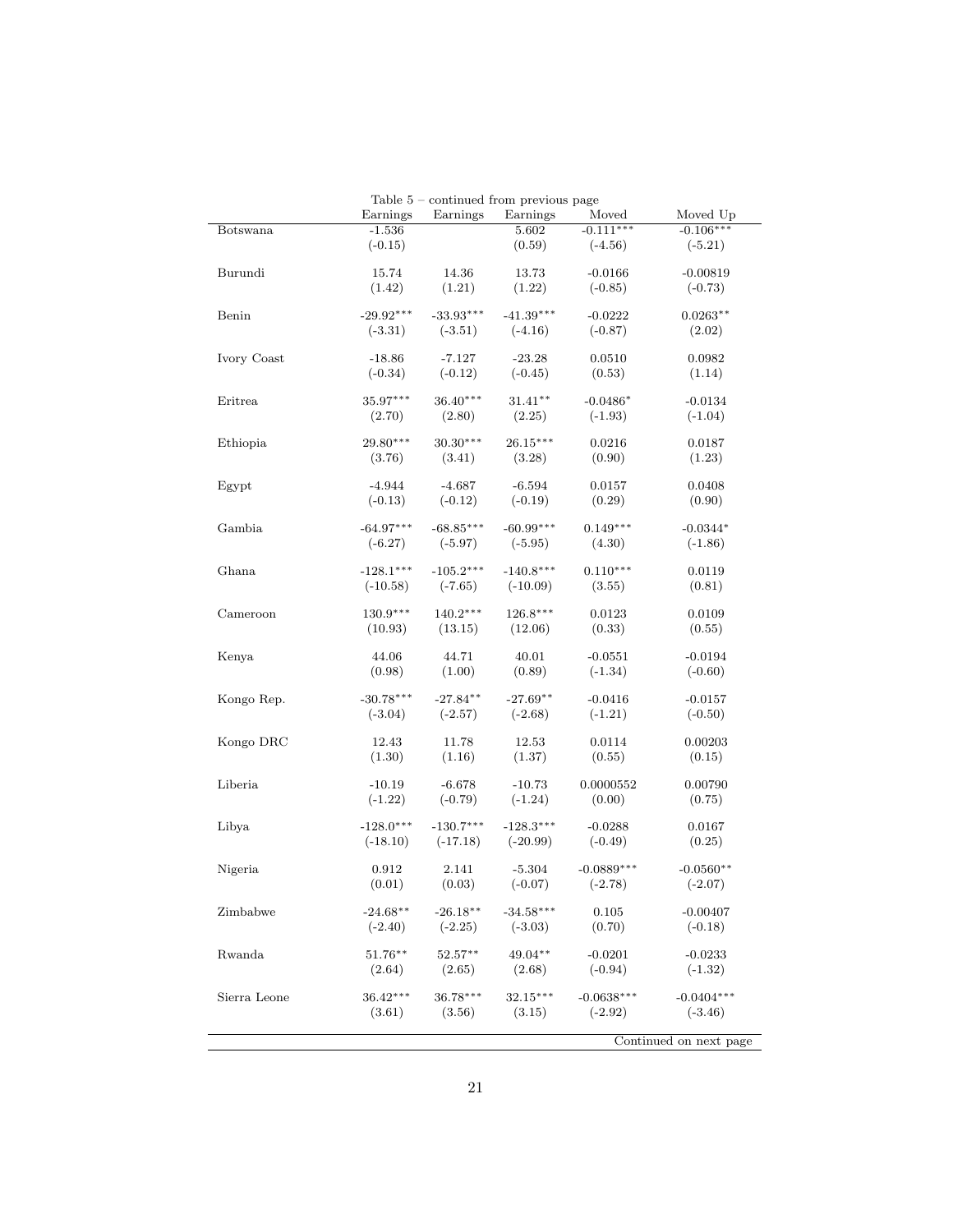|                 | Earnings    | Table 5 – continued from previous page<br>Earnings | Earnings    | Moved        | Moved Up               |
|-----------------|-------------|----------------------------------------------------|-------------|--------------|------------------------|
| Somalia         | $-47.05***$ | $-46.05***$                                        | $-48.33***$ | $-0.0232$    | $-0.0289*$             |
|                 | $(-4.61)$   | $(-4.13)$                                          | $(-4.85)$   | $(-1.09)$    | $(-1.82)$              |
| Sudan           | $-16.51**$  | $-17.27**$                                         | $-18.16**$  | $-0.0259$    | $-0.0180$              |
|                 | $(-2.20)$   | $(-2.28)$                                          | $(-2.42)$   | $(-1.25)$    | $(-1.13)$              |
| Tanzania        | $-59.74***$ | $-56.16***$                                        | $-61.25***$ | 0.0256       | 0.0115                 |
|                 | $(-3.66)$   | $(-3.14)$                                          | $(-3.63)$   | (0.43)       | (0.34)                 |
| Chad            | $-59.82***$ | $-59.92***$                                        | $-64.26***$ | $-0.0740***$ | $-0.0362***$           |
|                 | $(-6.65)$   | $(-6.76)$                                          | $(-6.81)$   | $(-3.66)$    | $(-4.08)$              |
| Togo            | $-25.68***$ | $-26.10**$                                         | $-18.67**$  | $0.0796**$   | $0.112***$             |
|                 | $(-3.44)$   | $(-2.62)$                                          | $(-2.61)$   | (2.20)       | (5.03)                 |
| Tunisia         | 42.75       | 44.70                                              | 39.40       | 0.00837      | 0.0360                 |
|                 | (1.17)      | (1.24)                                             | (1.05)      | (0.14)       | (0.63)                 |
| Uganda          | 1.240       | 1.219                                              | $-0.220$    | $0.165***$   | $0.129***$             |
|                 | (0.09)      | (0.09)                                             | $(-0.02)$   | (3.61)       | (3.53)                 |
| Zambia          | 97.58*      | 96.62*                                             | 92.60*      | $-0.0538**$  | $-0.00935$             |
|                 | (1.82)      | (1.77)                                             | (1.80)      | $(-2.10)$    | $(-0.42)$              |
| Afghanistan     | $-10.33*$   | $-9.923*$                                          | $-12.41**$  | 0.0123       | 0.00997                |
|                 | $(-1.99)$   | $(-1.85)$                                          | $(-2.35)$   | (0.81)       | (0.84)                 |
| Azerbaijan      | $-9.432$    | $-9.233$                                           | $-13.74$    | $-0.0213$    | $-0.0239$              |
|                 | $(-0.22)$   | $(-0.21)$                                          | $(-0.31)$   | $(-0.77)$    | $(-1.00)$              |
| Myanmar/Burma   | 9.162       | 8.807                                              | 9.178       | $-0.0486**$  | $-0.0195*$             |
|                 | (0.95)      | (0.97)                                             | (1.00)      | $(-2.41)$    | $(-1.75)$              |
| Sri Lanka       | 50.28       | 50.79                                              | 48.61       | $-0.0363$    | $-0.0282$              |
|                 | (1.02)      | (1.04)                                             | (1.03)      | $(-0.69)$    | $(-0.77)$              |
| The Philippines | 78.03***    | 79.02***                                           | $81.25***$  | $-0.0451$    | $-0.0280*$             |
|                 | (3.01)      | (2.99)                                             | (3.16)      | $(-1.60)$    | $(-1.70)$              |
| Georgia         | $43.08***$  | $42.55***$                                         | 44.86***    | $0.179***$   | $0.211***$             |
|                 | (7.61)      | (7.00)                                             | (7.63)      | (5.39)       | (10.07)                |
| India           | 18.84       | 21.04                                              | 18.15       | 0.00392      | 0.0211                 |
|                 | (1.16)      | (1.27)                                             | (1.06)      | (0.08)       | (0.53)                 |
| Indonesia       | $29.64***$  | $30.03***$                                         | $21.31***$  | $-0.0709**$  | $-0.0212*$             |
|                 | (4.77)      | (5.19)                                             | (3.18)      | $(-2.50)$    | $(-1.76)$              |
| Iraq            | $-35.24***$ | $-34.61***$                                        | $-35.43***$ | $-0.0276*$   | $-0.0215*$             |
|                 | $(-4.98)$   | $(-4.83)$                                          | $(-5.02)$   | $(-1.95)$    | $(-2.01)$              |
| Jordan          | 5.403       | 4.839                                              | 8.631       | $0.133*$     | $0.168**$              |
|                 | (0.08)      | (0.07)                                             | (0.12)      | (1.96)       | (2.69)                 |
| Cambodia        | $-23.43***$ | $-23.50***$                                        | $-22.87***$ | $-0.0665***$ | $-0.0333***$           |
|                 | $(-3.38)$   | $(-3.54)$                                          | $(-3.30)$   | $(-3.39)$    | $(-3.80)$              |
|                 |             |                                                    |             |              | Continued on next page |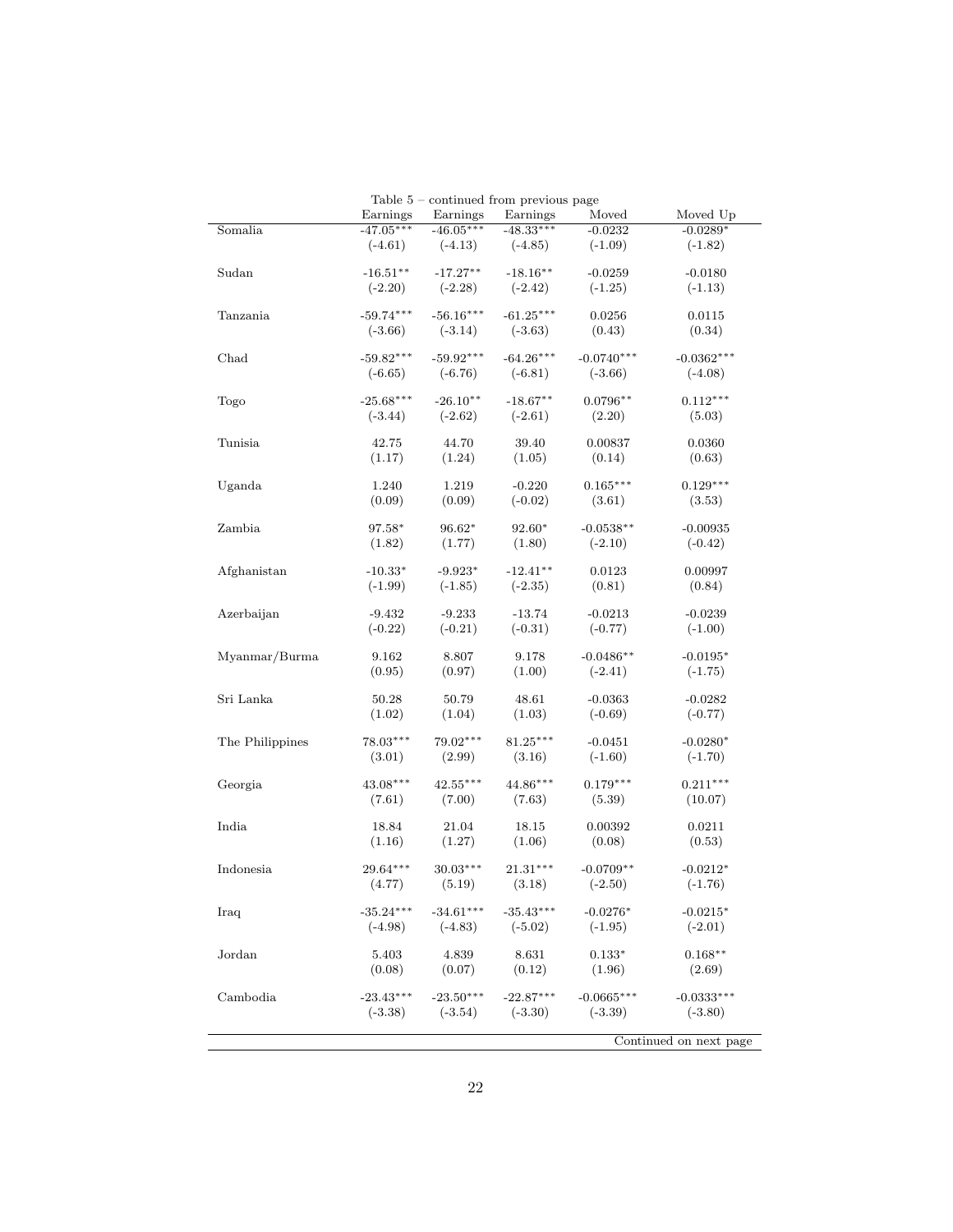|                         |             |             | Table $5$ – continued from previous page |              |                        |
|-------------------------|-------------|-------------|------------------------------------------|--------------|------------------------|
|                         | Earnings    | Earnings    | Earnings                                 | Moved        | Moved Up               |
| Kazakhstan              | $114.3***$  | $114.0***$  | $108.0***$                               | 0.0581       | $-0.0106$              |
|                         | (4.18)      | (4.02)      | (3.96)                                   | (0.66)       | $(-0.70)$              |
|                         |             |             |                                          |              |                        |
| China                   | $-39.81***$ | $-39.67***$ | $-44.06***$                              | $-0.00998$   | $-0.00838$             |
|                         | $(-5.66)$   | $(-5.46)$   | $(-5.65)$                                | $(-0.51)$    | $(-0.68)$              |
|                         |             |             |                                          |              |                        |
| Kuwait                  | $-41.45***$ | $-42.14***$ | $-33.00***$                              | $-0.00460$   | 0.00254                |
|                         |             |             |                                          |              |                        |
|                         | $(-3.28)$   | $(-3.38)$   | $(-2.99)$                                | $(-0.08)$    | (0.05)                 |
|                         |             |             |                                          |              |                        |
| Kyrgyzstan              | $-83.84***$ | $-85.88***$ | $-92.67***$                              | $-0.0425*$   | 0.00288                |
|                         | $(-2.85)$   | $(-2.90)$   | $(-2.95)$                                | $(-1.88)$    | (0.31)                 |
|                         |             |             |                                          |              |                        |
| Laos                    | $-51.74***$ | $-50.93***$ | $-46.83***$                              | $-0.0679**$  | $-0.0256*$             |
|                         | $(-4.55)$   | $(-4.78)$   | $(-4.21)$                                | $(-2.53)$    | $(-1.96)$              |
|                         |             |             |                                          |              |                        |
| Lebanon                 | 6.181       | 6.194       | 4.968                                    | $-0.0499$    | $-0.0340$              |
|                         | (0.24)      | (0.24)      | (0.19)                                   | $(-1.39)$    | $(-1.61)$              |
|                         |             |             |                                          |              |                        |
| Malaysia                | $24.31***$  | $24.53***$  | $18.11***$                               | $-0.0734**$  | $-0.0285**$            |
|                         | (7.55)      | (6.46)      | (4.77)                                   | $(-2.49)$    | $(-2.02)$              |
|                         |             |             |                                          |              |                        |
| Palestinian territories | $-82.55***$ | $-83.26***$ | $-85.86***$                              | $-0.0751***$ | $-0.0514***$           |
|                         | $(-4.83)$   | $(-5.08)$   | $(-5.42)$                                | $(-3.02)$    | $(-2.72)$              |
|                         |             |             |                                          |              |                        |
| Nepal                   | $38.65**$   | 37.62***    | $40.92***$                               | $-0.0668***$ | $-0.0280**$            |
|                         |             |             |                                          |              |                        |
|                         | (2.61)      | (2.74)      | (2.81)                                   | $(-3.20)$    | $(-2.53)$              |
| Pakistan                | 5.156       | 3.526       | 1.185                                    | $-0.0582**$  |                        |
|                         |             |             |                                          |              | $-0.0205$              |
|                         | (0.24)      | (0.15)      | (0.05)                                   | $(-2.30)$    | $(-1.49)$              |
|                         |             |             |                                          |              |                        |
| Saud iArabia            | 2.031       | 1.666       | 2.296                                    | $-0.0342$    | 0.000170               |
|                         | (0.04)      | (0.04)      | (0.05)                                   | $(-1.54)$    | (0.01)                 |
|                         |             |             |                                          |              |                        |
| Singapore               | $-32.63$    | $-30.84$    | $-33.02$                                 | 0.0918       | 0.123                  |
|                         | $(-0.54)$   | $(-0.50)$   | $(-0.52)$                                | (0.68)       | (0.91)                 |
|                         |             |             |                                          |              |                        |
| Tadzjikistan            | $142.6***$  | $143.1***$  | $146.4***$                               | $-0.0512$    | $-0.0103$              |
|                         | (2.85)      | (2.78)      | (2.96)                                   | $(-0.95)$    | $(-0.20)$              |
|                         |             |             |                                          |              |                        |
| Turkmenistan            | $-12.83$    | $-11.99$    | $-13.92$                                 | 0.0518       | $-0.00488$             |
|                         | $(-0.76)$   | $(-0.67)$   | $(-0.87)$                                | (0.63)       | $(-0.21)$              |
|                         |             |             |                                          |              |                        |
| Uzbekistan              | 1.623       | $-23.78$    | $-1.767$                                 | $-0.0382$    | $-0.0281**$            |
|                         | (0.06)      | $(-1.03)$   | $(-0.07)$                                | $(-1.36)$    | $(-2.29)$              |
|                         |             |             |                                          |              |                        |
| Syria                   | $-37.08***$ | $-36.61***$ | $-39.84***$                              | $-0.0163$    | $-0.0177$              |
|                         | $(-2.80)$   | $(-2.70)$   | $(-3.02)$                                | $(-0.41)$    | $(-0.59)$              |
|                         |             |             |                                          |              |                        |
|                         |             | $-15.83$    |                                          |              |                        |
| Thailand                | $-16.20$    |             | $-16.00$                                 | $-0.0571**$  | $-0.0212$              |
|                         | $(-1.04)$   | $(-1.04)$   | $(-1.02)$                                | $(-2.31)$    | $(-1.58)$              |
|                         |             |             |                                          |              |                        |
| Vietnam                 | $24.38***$  | $24.18***$  | $22.49***$                               | $-0.0416**$  | $-0.0268**$            |
|                         | (3.63)      | (3.54)      | (3.28)                                   | $(-2.18)$    | $(-2.24)$              |
|                         |             |             |                                          |              |                        |
| Yemen                   | $-23.17**$  | $-24.00***$ | $-32.17***$                              | $-0.0674**$  | $-0.0325*$             |
|                         | $(-2.56)$   | $(-2.72)$   | $(-3.34)$                                | $(-2.12)$    | $(-1.77)$              |
|                         |             |             |                                          |              |                        |
|                         |             |             |                                          |              | Continued on next page |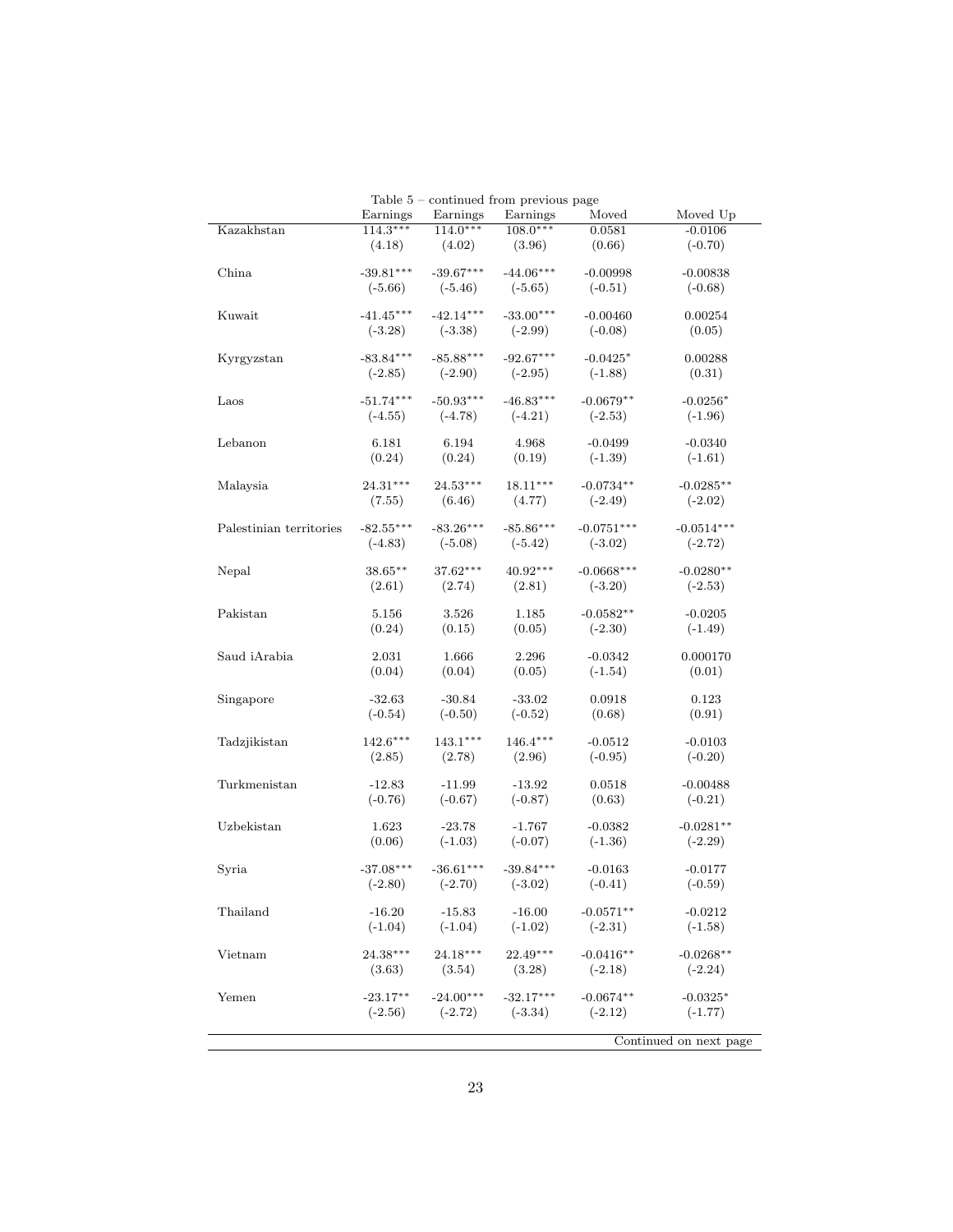|               |             |             | Table $5$ – continued from previous page |              |              |
|---------------|-------------|-------------|------------------------------------------|--------------|--------------|
|               | Earnings    | Earnings    | Earnings                                 | Moved        | Moved Up     |
| Cuba          | $30.50***$  | $24.72**$   | $23.93**$                                | $-0.0162$    | 0.0208       |
|               | (2.88)      | (2.39)      | (2.22)                                   | $(-0.58)$    | (1.35)       |
|               |             |             |                                          |              |              |
| Dominican Rep | $-55.67***$ | $-55.58***$ | $-54.35***$                              | $-0.0712***$ | $-0.0329***$ |
|               | $(-5.41)$   | $(-5.79)$   | $(-5.10)$                                | $(-3.26)$    | $(-2.97)$    |
|               |             |             |                                          |              |              |
| Nicaragua     | $-85.39***$ | $-90.18***$ | $-91.57***$                              | $-0.142***$  | $-0.0947***$ |
|               | $(-8.79)$   | $(-8.16)$   | $(-9.51)$                                | $(-4.32)$    | $(-4.32)$    |
| Chile         | $38.00***$  | 35.98***    | $37.45***$                               | $-0.0527*$   | $-0.0242$    |
|               | (4.66)      | (4.60)      | (4.83)                                   | $(-1.77)$    | $(-1.63)$    |
|               |             |             |                                          |              |              |
| Colombia      | 42.52       | 42.59       | 42.65                                    | $-0.00917$   | $-0.0119$    |
|               | (1.10)      | (1.11)      | (1.06)                                   | $(-0.20)$    | $(-0.30)$    |
|               |             |             |                                          |              |              |
| Peru          | $104.2***$  | $102.6***$  | $102.0***$                               | $-0.0528*$   | $-0.0212$    |
|               | (16.50)     | (14.15)     | (16.45)                                  | $(-1.95)$    | $(-1.59)$    |
|               |             |             |                                          |              |              |
| YSM: 3        | $22.75***$  | 12.34       | 1.696                                    | 0.0435       | 0.0604       |
|               | (2.36)      | (0.93)      | (0.15)                                   | (0.87)       | (1.31)       |
|               |             |             |                                          |              |              |
| YSM: 4        | $63.69***$  | $-1.604$    | $26.51*$                                 | 0.0323       | $0.101**$    |
|               | (4.91)      | $(-0.05)$   | (1.87)                                   | (0.63)       | (2.54)       |
| YSM: 5        | 98.77***    | $-11.38$    | $51.77***$                               | 0.0275       | 0.0977       |
|               | (5.74)      | $(-0.23)$   | (2.85)                                   | (0.33)       | (1.46)       |
|               |             |             |                                          |              |              |
| YSM: 6        | $122.5***$  | 18.84       | $78.77***$                               | 0.0563       | $0.120**$    |
|               | (6.74)      | (0.35)      | (4.42)                                   | (0.86)       | (2.10)       |
|               |             |             |                                          |              |              |
| <b>YSM: 7</b> | $126.8***$  | 25.76       | $90.89***$                               | 0.00877      | 0.0299       |
|               | (6.73)      | (0.57)      | (5.28)                                   | (0.14)       | (0.58)       |
|               |             |             |                                          |              |              |
| YSM: 8        | $122.1***$  | 26.07       | 89.74***                                 | 0.0406       | 0.0750       |
|               | (6.06)      | (0.47)      | (4.69)                                   | (0.60)       | (1.31)       |
|               |             |             | $93.08***$                               |              |              |
| YSM: 9        | $119.4***$  | 11.36       |                                          | 0.0233       | 0.0220       |
|               | (4.55)      | (0.19)      | (3.60)                                   | (0.44)       | (0.56)       |
| YSM: 10       | $113.2***$  | 56.48       | $94.61***$                               | $-0.0608$    | $-0.0160$    |
|               | (4.79)      | (0.87)      | (3.74)                                   | $(-0.92)$    | $(-0.38)$    |
|               |             |             |                                          |              |              |
| Constant      | $75.16***$  | $158.6***$  | $47.51***$                               | $0.242***$   | $0.318***$   |
|               | (7.43)      | (5.66)      | (4.16)                                   | (4.38)       | (6.05)       |
| Observations  | 48066       | 47777       | 48059                                    | 37572        | 37572        |
|               |             |             |                                          |              |              |

 $Table 5$  – continued from property paintings of  $p$ 

t statistics in parentheses

\*  $p < 0.10,$  \*\*  $p < 0.05,$  \*\*\*  $p < 0.01$ 

Note: Table shows full estimates from models of table 4. For country of origin, the reference category is Iran; for year of immigration, the reference is 1993. YSM stands for years since immigration to Norway.